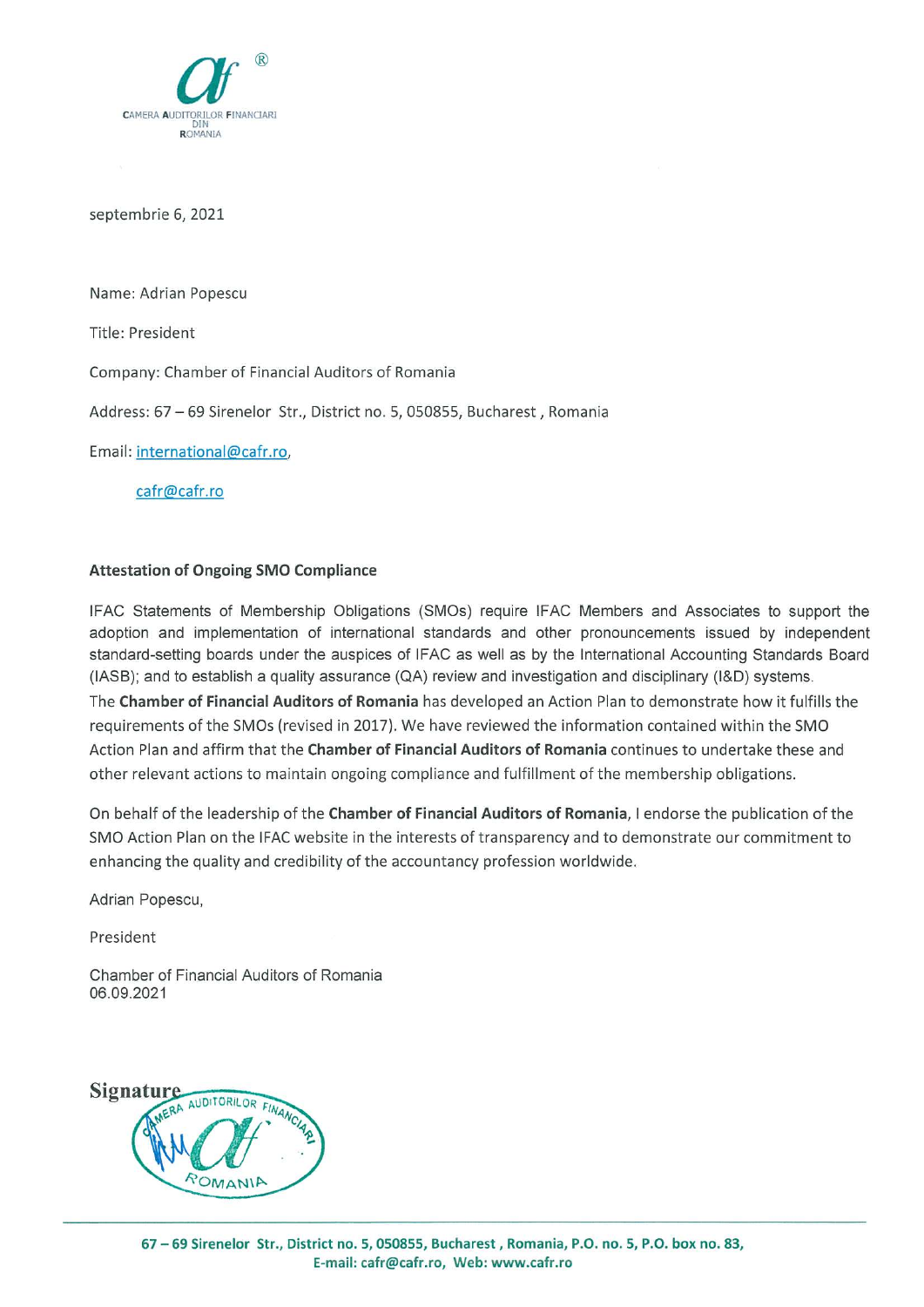#### <span id="page-1-1"></span><span id="page-1-0"></span>**BACKGROUND NOTE ON ACTION PLANS**

SMO Action Plans are developed by IFAC Members and Associates to demonstrate fulfillment of IFAC Statements of Membership Obligations (SMOs). SMOs require IFAC Members and Associates to support the adoption<sup>[1](#page-1-0)</sup> and implementation<sup>[2](#page-1-1)</sup> of international standards and other pronouncements issued by independent standard-setting boards under the auspices of IFAC as well as by the International Accounting Standards Board (IASB); and to establish a Quality Assurance (QA) review and Investigation and Disciplinary (I&D) systems.

IFAC Members and Associates conduct a self-assessment against the requirements of SMOs and identify areas where improvements are needed. Based on the results of the assessment, Members and Associates develop an SMO Action Plan to (a) demonstrate how they fulfill the requirements of the SMOs and (b) where some requirements are not yet addressed, to present plans towards their fulfillment.

SMO Action Plans are designed to be ever-green documents that provide a comprehensive description of the accountancy profession and its legislative and regulatory environment in the jurisdiction as well as the actions undertaken by IFAC Members or Associates to support adoption and implementation of international standards and best practices.

Regular updates of the SMO Action Plans are required as part of the IFAC Member Compliance Program.

#### **Use of Information**

Please refer to the *[Disclaimer](http://www.ifac.org/about-ifac/membership/members/disclaimer)* published on the Compliance Program website.

### **ACTION PLAN**

| <b>IFAC Member:</b>                | The Chamber of Financial Auditors of Romania (CFAR) |
|------------------------------------|-----------------------------------------------------|
| <b>Approved by Governing Body:</b> | <b>CFAR Council</b>                                 |
| <b>Original Publish Date:</b>      | July 2008                                           |
| Last Update:                       | September 2021                                      |
| <b>Next Update:</b>                | September 2024                                      |

<sup>&</sup>lt;sup>1</sup> Adoption is concerned with the decision that international standards are appropriate for use in specific national financial reporting environments and with the actions necessary to effect those decisions, including incorporation into national requirements or requiring the use of international standards through law. Adoption may include a process to review draft international standards, translation, public exposure of proposed standards, approval, incorporation into national requirements as necessary, and promulgation of final standards, and, where applicable, a convergence process to eliminate or minimize differences between international and national standards.

<sup>&</sup>lt;sup>2</sup> Implementation may include a process to build awareness of the adopted standards, provide relevant education and training, develop or disseminate implementation guidance and any other activities that promote proper understanding and use of the standards in practice.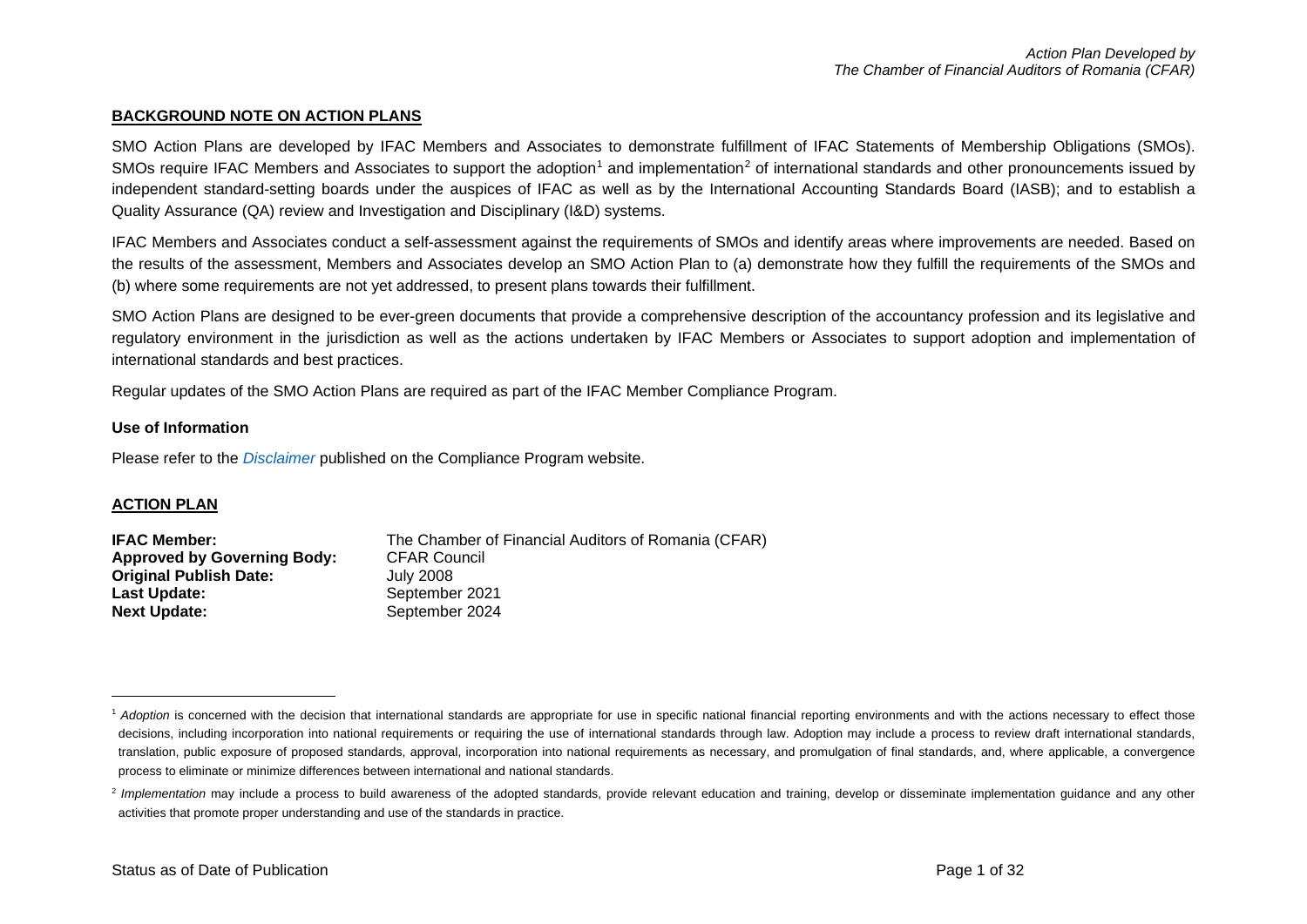# **GLOSSARY**

| <b>ACCA</b>      | <b>Association of Certified Chartered Accountants</b>                                                                                    |
|------------------|------------------------------------------------------------------------------------------------------------------------------------------|
| <b>ASPAAS</b>    | Authority for Public Oversight of the Statutory Audit Activity                                                                           |
| <b>CECCAR</b>    | the Body of Expert and Licensed Accountants of Romania                                                                                   |
| <b>CFAR</b>      | Chamber of Financial Auditors of Romania                                                                                                 |
| <b>CCRF</b>      | Council for Accountancy and Financial Reporting                                                                                          |
| <b>CPD</b>       | <b>Continuous Professional Development</b>                                                                                               |
| <b>DACET</b>     | Department for Admission, Continuous Education and Trainees                                                                              |
| <b>CEJI</b>      | Department for Ethics, Legal and Investigations                                                                                          |
| <b>CMCCP</b>     | Department for Monitoring, Control, Professional Competence and Research                                                                 |
| <b>DMCIR</b>     | Department of Marketing, Communication and International Relations                                                                       |
| <b>DRIS</b>      | Department of Internal Relations and Secretariat                                                                                         |
| <b>DSM</b>       | Department of Services for Members                                                                                                       |
| <b>DACFR</b>     | Department for Accounting and Financial Reporting                                                                                        |
| EC               | European Commission                                                                                                                      |
| EU               | European Union                                                                                                                           |
| <b>AccEu</b>     | <b>Accountancy Europe</b>                                                                                                                |
| <b>EUROSTAT</b>  | Statistical Office of the European Communities                                                                                           |
| <b>IAASB</b>     | International Auditing and Assurance Standards Board                                                                                     |
| <b>IAESB</b>     | International Accounting Education Standards Board                                                                                       |
| <b>IAS</b>       | <b>International Accounting Standards</b>                                                                                                |
| <b>ICAEW</b>     | Institute of Chartered Accountants in England and Wales                                                                                  |
| <b>ICAS</b>      | Institute of Chartered Accountants of Scotland                                                                                           |
| <b>IESs</b>      | International Education Standards                                                                                                        |
| <b>IESBA</b>     | International Ethics Standards Board for Accountants                                                                                     |
| <b>IFRS</b>      | International Financial Reporting Standards                                                                                              |
| <b>IPSAS</b>     | International Public Sector Accounting Standards                                                                                         |
| <b>ISA</b>       | International Standards on Auditing                                                                                                      |
| MoU              | Memorandum of Understanding                                                                                                              |
| <b>PIIRO</b>     | Public, Internal and International Relations Office                                                                                      |
| <b>PIOB</b>      | <b>Public Interest Oversight Board</b>                                                                                                   |
| QA               | <b>Quality Assurance</b>                                                                                                                 |
| QC               | <b>Quality Control</b>                                                                                                                   |
| <b>SIC-IFRIC</b> | Standing Interpretations Committee (SIC) Interpretations originated from the International Financial Reporting Interpretations Committee |
| <b>SMO</b>       | Statement on Membership Obligation                                                                                                       |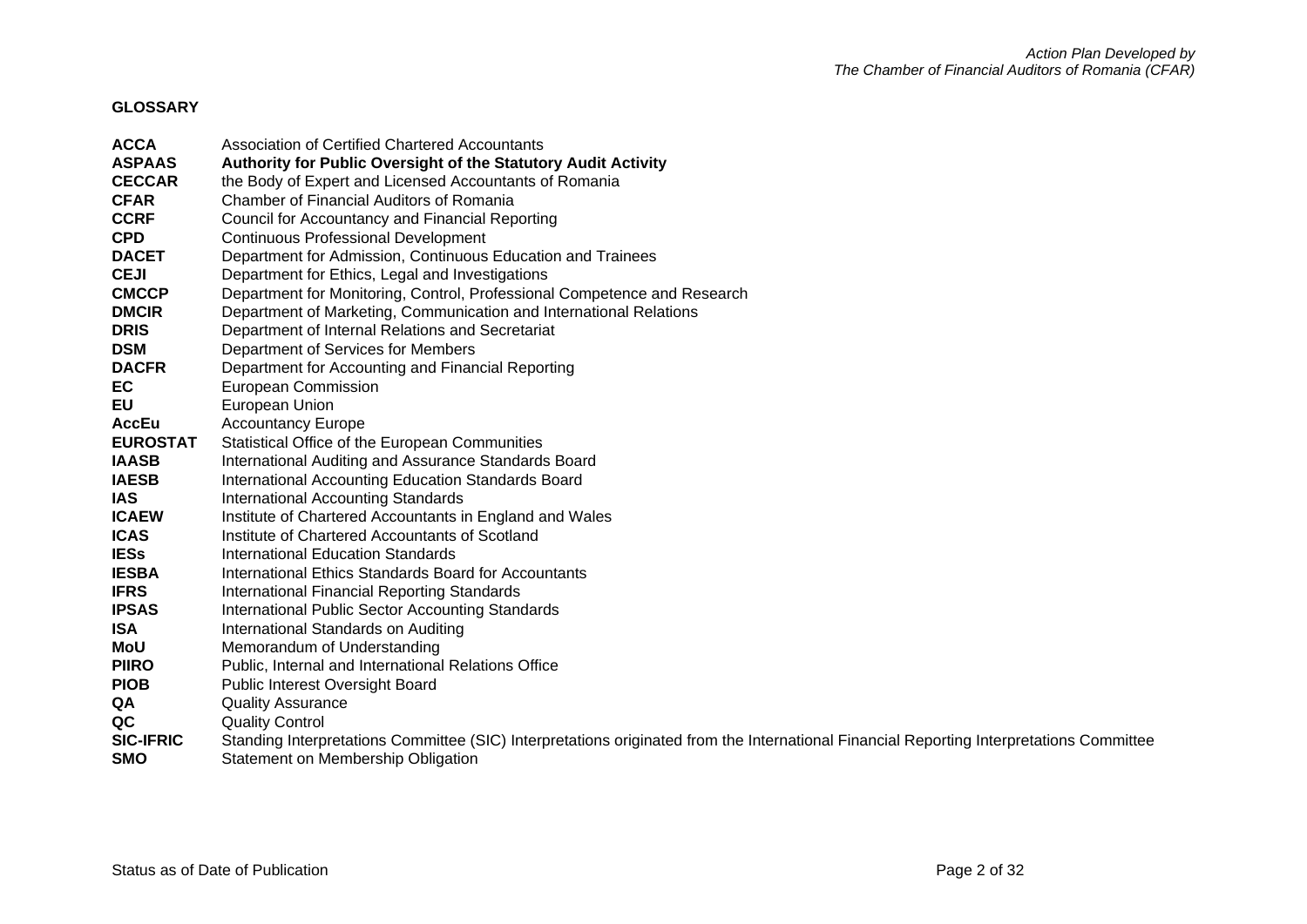### Action Plan Subject: SMO 1-Quality Assurance<br> **Action Plan Objective:** Continue the sustained end Continue the sustained endeavors

### **Background:**

In Romania, following the adoption of Law 162/2017, the Statutory Audit Public Oversight Authority (ASPAAS) is the competent authority to perform quality assurance reviews of PIE audits and other non-PIE statutory audits. The Chamber of Financial Auditors received delegation by law to perform quality assurance reviews for non-PIE statutory audits only for one year, since 2017 to July 2018, but since then, the Chamber performs reviews of financial auditors who have contracted financial non-statutory audits and other types of engagements, for example internal audit, agreed-upon procedures, other assurance engagements.

The Chamber of Financial Auditors of Romania, under the Public Oversight of the Oversight Board, is the competent authority for performing Quality Assurance (QA) reviews over the services provided by financial auditors. The organization and operation of the quality assurance system of the auditing activity and other activities of auditors, CFAR members were regulated by the CFAR Council Resolution no. 18/10 March 2016 published in the Official Journal of Romania, Part I, no. 538/18 July 2016).

All financial auditors, members of the Chamber, individuals and audit firms, are included in a QA system, organized in accordance with the provisions of GEO no. 75/1999 on the financial audit activity, with the subsequent changes and amendments and of Law 162/2017on the statutory audit of annual financial statements and annual consolidated financial statements, with the subsequent changes and amendments, as an independent system, being performed by the Department for Monitoring, Control, Professional Competence and Research within the Chamber (DMCPC).

The Department for Monitoring and Professional Competence is organized as an independent system performing the reviews of financial non-statutory audit activity and other related activities, provided by the financial auditors, members of the Chamber, individuals and audit firms.

Thus, the Chamber of Financial Auditors of Romania has the responsibility to implement SMO 1, by means of its Department for Monitoring, Control, Professional Competence and Research.

In 2006-2021, CMCCP deployed its best efforts in the field of regulations, trying to align the national legislation to the international regulations in the audit field.

In the period 2010-2013, the quality control rules of the financial audit and related services have been revised to align with the provisions of SMO 1 and the new provisions of Directive 43/2006 / EC, implemented in the Romanian legislation by GEO no 90/2008 and the European Commission (EC) recommendation on external quality assurance for statutory auditors and audit firms that audit public interest entities from May 6, 2008.

In 2016, the rules on quality review work undertaken by CFAR members were updated to align with the new requirements imposed by EU legislation on auditing and the amendments entered into force on 18 July 2016. Thus, for the public interest entities the QA should be provided by the oversight authority designated by the Romanian state.

In 2020, the Chamber's board adopted the most recent Decision no.65/2020 regarding the performance of quality control reviews for other than statutory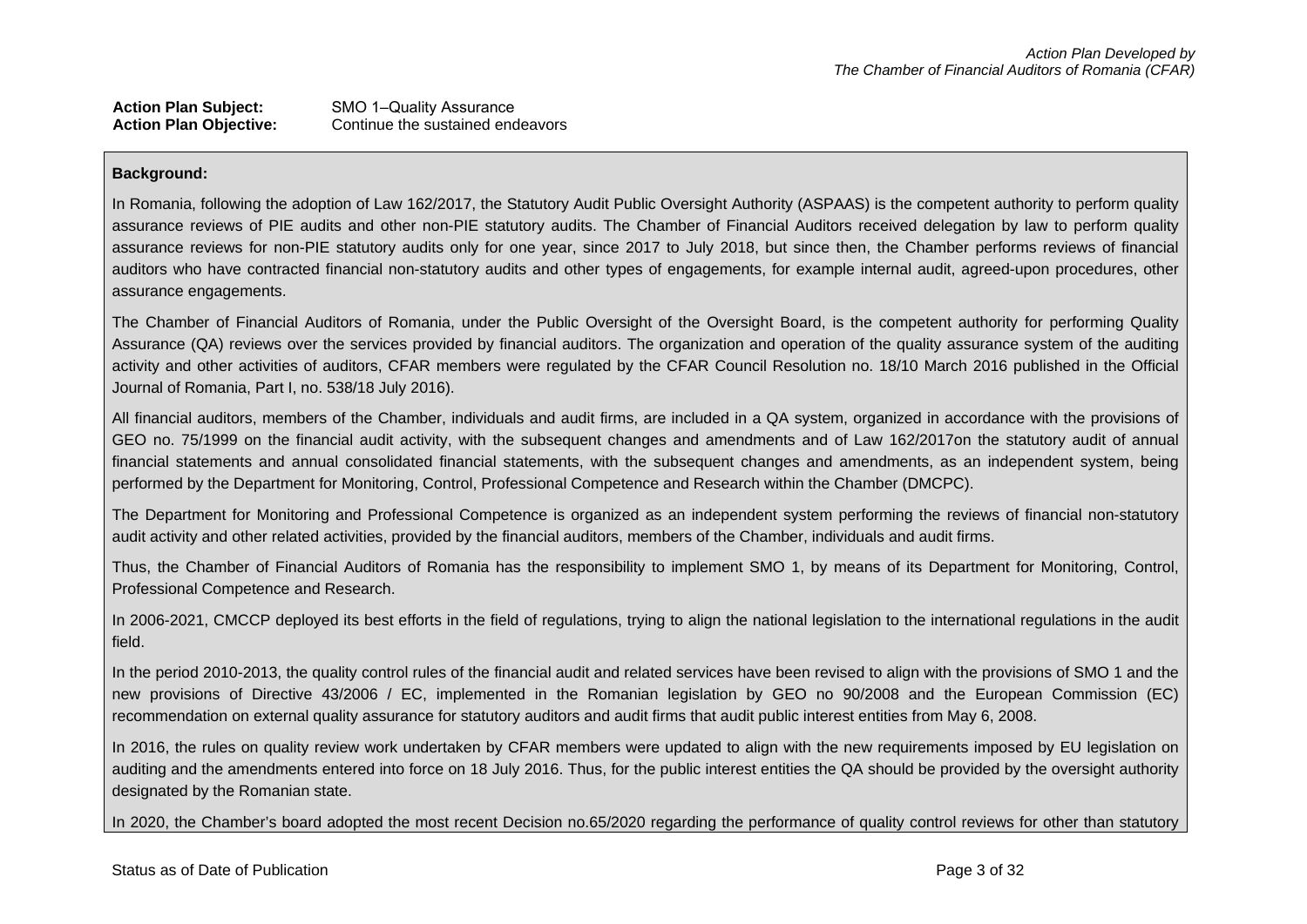audits and other types of engagements contracted by financial auditors, members of the Chamber. This Decision details the organization of the quality control system, in accordance with SMO 1 requirements and ISAs.

All clarified standards have been adopted in Romania and are mandatory for all CFAR members (including ISQC 1 and ISA 220). CFAR QA system is in line with SMO 1 requirements.

| #  | <b>Start Date</b>                                | <b>Actions</b>                                                                                                                                                                                                                                                                                                                                                                                                                                                            | Completio<br>n Date           | <b>Responsibility</b> | <b>Resource</b>                |  |
|----|--------------------------------------------------|---------------------------------------------------------------------------------------------------------------------------------------------------------------------------------------------------------------------------------------------------------------------------------------------------------------------------------------------------------------------------------------------------------------------------------------------------------------------------|-------------------------------|-----------------------|--------------------------------|--|
|    | <b>Update of Quality Assurance Review System</b> |                                                                                                                                                                                                                                                                                                                                                                                                                                                                           |                               |                       |                                |  |
|    |                                                  | Bring the provisions of the CFAR norms in line with the new provisions of<br>the European Union (EU) Directive 43/2006/EC, implemented in the<br>Romanian legislation (Romanian Government Emergency Ordinance<br>90/2008 regarding the Statutory Audit of Annual Financial Statements<br>and Consolidated Financial Statements).                                                                                                                                         |                               |                       |                                |  |
|    |                                                  | On March 24, 2009, by Decision 139/24 March 2009 the Norms on quality<br>control of the financial audit activity and related services have been<br>reviewed in view of aligning them to the new provisions of the 2006/43<br>European Directive, implemented in the Romanian legislation by the GEO<br>no. 90/2008 and of the EC Recommendation on external quality<br>assurance for statutory auditors and audit firms auditing public interest<br>entities of May 2008. |                               |                       |                                |  |
| 1. | 1 July 2008                                      | On June 23, 2009, Decision no. 143 has been approved, regarding 3 new<br>procedures on quality inspection, for certain specific provisions of the<br>GEO no. 90/2008 and of the Decision 139/2009, as well as Decision no.<br>146 on the approval of the Inspection Note format, which respects the<br>provisions of GEO no. 90/2008.                                                                                                                                     | <b>July 2009</b><br>Completed | <b>CFAR Council</b>   | <b>CFAR Executive</b><br>Staff |  |
|    |                                                  | Decision no. 168/25.08.2010 approved the Norms on the quality review of<br>financial audit activity and other activities conducted by financial auditors.                                                                                                                                                                                                                                                                                                                 |                               |                       |                                |  |
|    |                                                  | Decision no. 49/12.12.2013 modified the Norms on the quality review of<br>financial audit activity and other activities conducted by financial auditors.                                                                                                                                                                                                                                                                                                                  |                               |                       |                                |  |
|    |                                                  | Decision no. 18/10.03.2016 approved the new Norms on the quality<br>review of financial audit activity and other activities conducted by financial<br>auditors.                                                                                                                                                                                                                                                                                                           |                               |                       |                                |  |
|    |                                                  | Decision no. 65/2020 approved the Norms on quality control reviews of<br>other than statutory audits and other engagements conducted by financial<br>auditors.                                                                                                                                                                                                                                                                                                            |                               |                       |                                |  |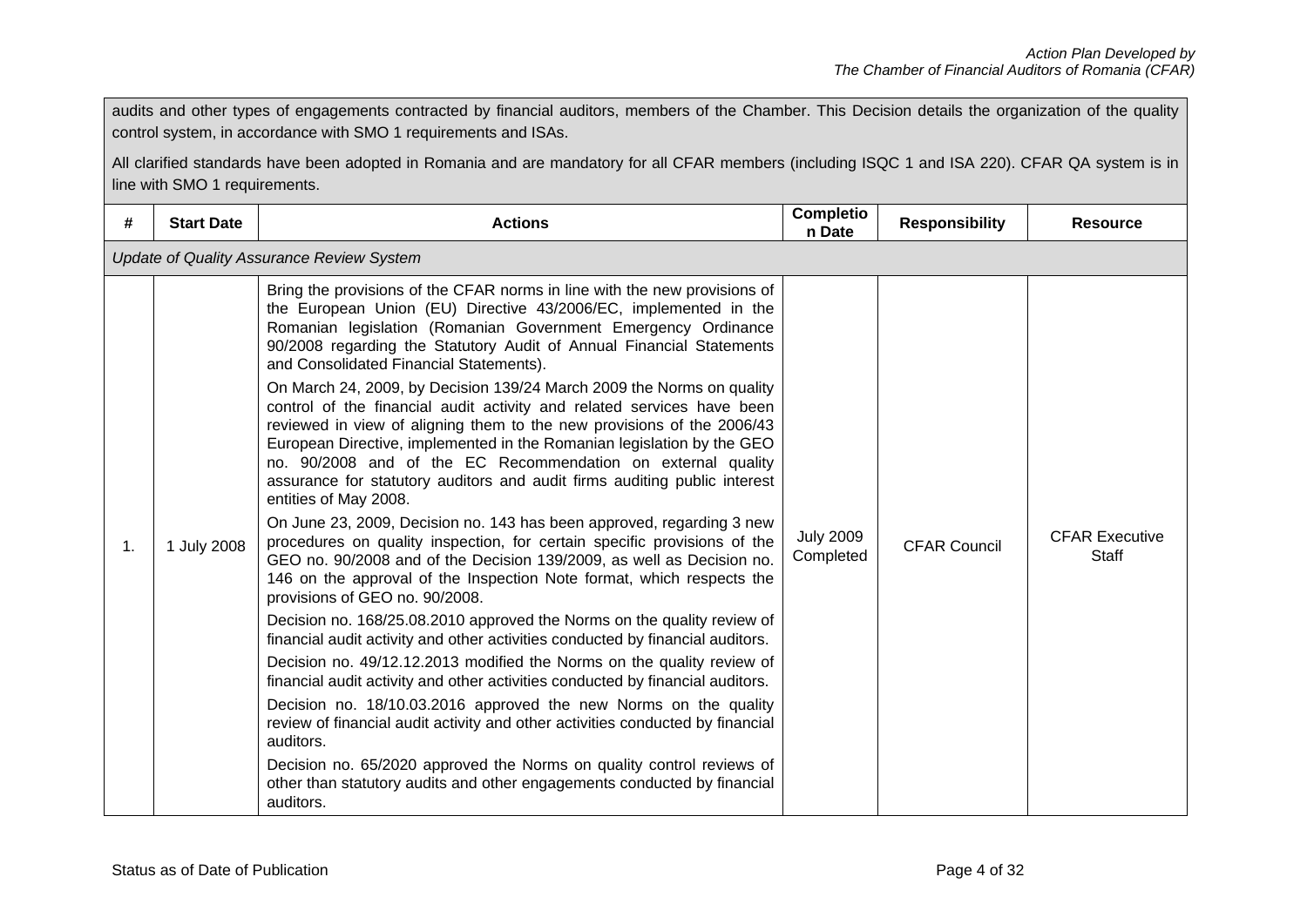| 2. | March 2009               | Approval of the Norms on quality control of the financial audit activity and<br>related services.<br>The Norms on the quality review of other than statutory audit activity and<br>other engagements conducted by financial auditors have been updated,<br>and the new form has been approved by the CFAR Council by Decision<br>65/29.05.2020 and their provisions became mandatory on 10 July 2020.                                                                                                                                                                                                                                                                                              | <b>July 2020</b><br>Completed | <b>CFAR Council and</b><br><b>Permanent Bureau</b> | Department for<br>Monitoring, Control,<br>Professional<br>Competence and<br>Research, CFAR<br><b>Executive Staff</b> |
|----|--------------------------|----------------------------------------------------------------------------------------------------------------------------------------------------------------------------------------------------------------------------------------------------------------------------------------------------------------------------------------------------------------------------------------------------------------------------------------------------------------------------------------------------------------------------------------------------------------------------------------------------------------------------------------------------------------------------------------------------|-------------------------------|----------------------------------------------------|----------------------------------------------------------------------------------------------------------------------|
| 3. | 2012                     | Open a CFAR representative office in Cluj-Napoca, in charge of the<br>operations in the North-Western part of the country.                                                                                                                                                                                                                                                                                                                                                                                                                                                                                                                                                                         | February<br>2014<br>Completed | <b>CFAR Council</b>                                | DSM, CEJI,<br>DACRF, DACET                                                                                           |
| 4. | 2014                     | Opened a CFAR representative office in Timisoara, in charge of<br>operations in the Western part of the country.                                                                                                                                                                                                                                                                                                                                                                                                                                                                                                                                                                                   | June 2015<br>Completed        | <b>CFAR Council</b>                                | DSM, CEJI,<br>DACRF, DACET                                                                                           |
| 5. | 2014-2018                | CFAR opened three other offices in lasi, Brasov and Constanta, in charge<br>with operations in the North-Eastern, Center and South-Eastern regions<br>of Romania                                                                                                                                                                                                                                                                                                                                                                                                                                                                                                                                   | 2018<br>Completed             | <b>CFAR Council</b>                                | DSM, CEJI,<br>DACRF, DACET                                                                                           |
| 6. | 2 <sup>nd</sup> Quarter  | Update the norms on quality review.<br>In 2013 norms on quality review were updated, and approved by Decision<br>no. 49 / 12.12.2013.<br>In the course of 2016, new Norms on quality review of the financial audit<br>activity and related services have been modified and approved by CFAR<br>Council Decision no. 18/10 March 2016, entering into force on July 18,<br>2016.<br>In 2020, The Norms on the quality review of other than statutory audit<br>activity and other engagements conducted by financial auditors have<br>been updated, and the new form has been approved by the CFAR<br>Council by Decision no. 65/29.05.2020 and their provisions became<br>mandatory on 10 July 2020. | <b>July 2020</b><br>Completed | <b>CMCCP</b>                                       | <b>CMCCP</b>                                                                                                         |
| 7. | 4 <sup>th</sup> Quarter  | Update of the Norms on quality review of other than statutory audit<br>activity and other engagements by establishing detailed procedures for<br>performing quality inspections - applicable since July 2020.                                                                                                                                                                                                                                                                                                                                                                                                                                                                                      | <b>July 2020</b><br>Ongoing   | <b>CFAR Council</b>                                | <b>CFAR Executive</b><br>staff, CMCCP,<br><b>CSIPPC</b>                                                              |
| 8. | December<br>2013         | Updating the criteria for monitoring of financial auditors that have<br>obtained marks with a score lower than 85 points (B, C and D).<br>The update of the monitoring criteria was made permanent with every<br>form of the norms on quality review of the financial audit activity.                                                                                                                                                                                                                                                                                                                                                                                                              | <b>July 2020</b><br>Completed | <b>CFAR Council</b>                                | <b>CFAR Executive</b><br>staff, CMCCP                                                                                |
| 9. | 1 <sup>st</sup> semester | Updating and publishing the IAASB (edition 2015) translated into                                                                                                                                                                                                                                                                                                                                                                                                                                                                                                                                                                                                                                   | December                      | Executive                                          | DMCIR, CMCCP                                                                                                         |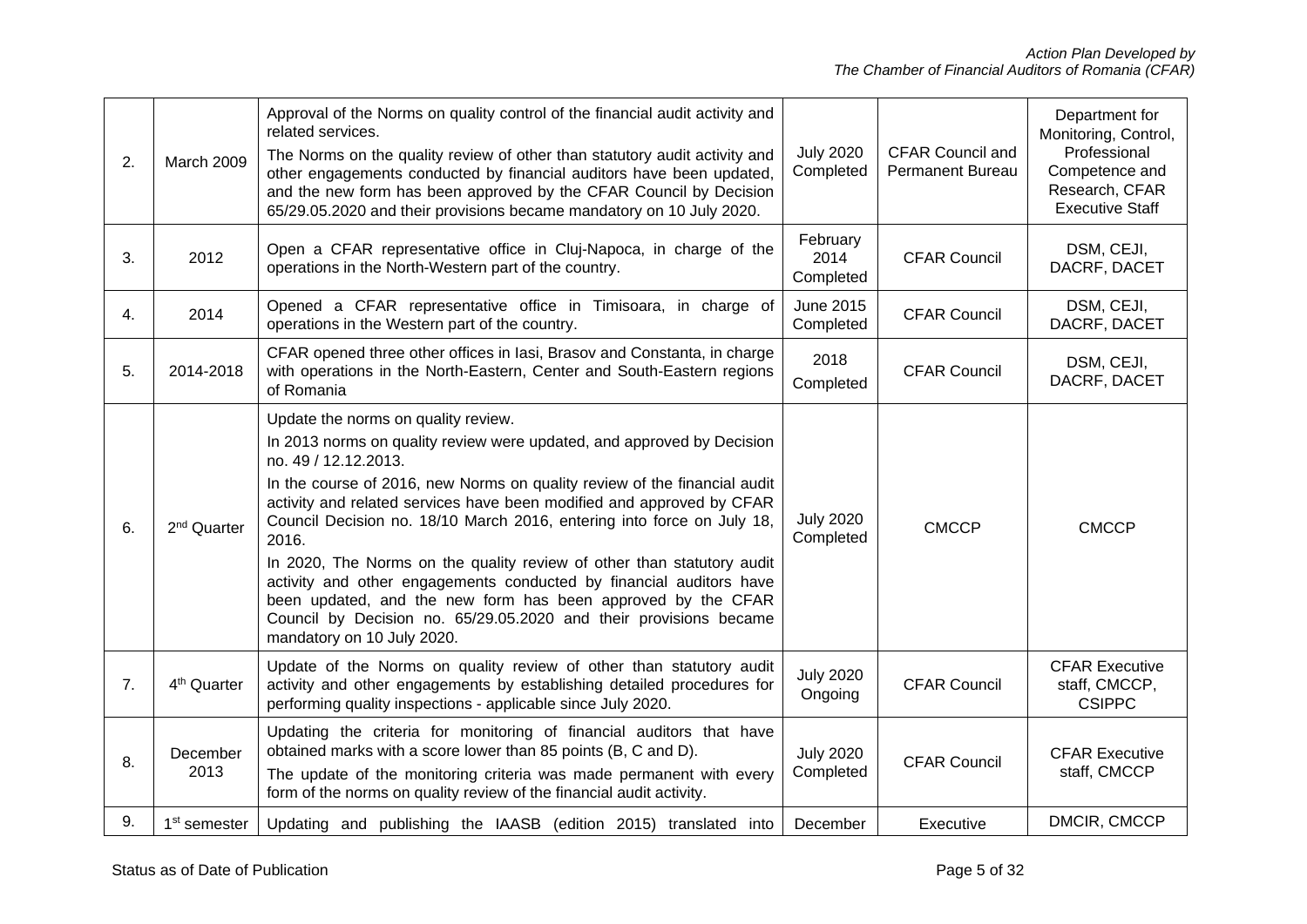|     | 2016                                    | Romanian and aligning the Quality Assurance and Quality Control<br>Procedures accordingly.<br>CFAR has completed the translation of the 2015 edition of the Handbook<br>issued by IAASB, applicable for audits of financial statements for financial           | 2016                       | management,<br><b>CFAR Council</b>           |                                                        |  |
|-----|-----------------------------------------|----------------------------------------------------------------------------------------------------------------------------------------------------------------------------------------------------------------------------------------------------------------|----------------------------|----------------------------------------------|--------------------------------------------------------|--|
|     |                                         | years ending after December 15, 2016.                                                                                                                                                                                                                          |                            |                                              |                                                        |  |
|     |                                         | (Decision 115 / 20.12.2016) as well as Decision 114/20.12.2016 for the<br>adoption of the Code of Ethics for professional accountants issued by<br>IESBA. Both have been published.                                                                            |                            |                                              |                                                        |  |
|     |                                         | With the adoption of Law no. 162/2017, the authority responsible for the<br>translation and publication of ISAs is no longer the Chamber, but<br>ASPAAS, the Oversight Body.                                                                                   |                            |                                              |                                                        |  |
| 10. | May 2016                                | CFAR has started a new working committee for aspects regarding the<br>audit activity and the application of the ISA's and during the meetings<br>there have been several discussions on the changes to the ISA's that are<br>communicated to all CFAR members. | January<br>2016<br>Ongoing |                                              | CMCCP, DMCIR,<br><b>CFAR Council</b>                   |  |
|     |                                         | The working groups for audit activity issues raised by financial auditors<br>have an ongoing activity for the benefit of the members of the Chamber.                                                                                                           |                            |                                              |                                                        |  |
|     | <b>Maintaining Ongoing Processes</b>    |                                                                                                                                                                                                                                                                |                            |                                              |                                                        |  |
| 11. | Ongoing                                 | Publish news on updates of the provisions, on the Chamber's website<br>and in the CFAR magazine.                                                                                                                                                               | Ongoing                    | <b>CFAR Senior</b><br><b>Executive Staff</b> | <b>Executive Staff</b>                                 |  |
| 12. | Ongoing                                 | Maintaining the CFAR membership within Accountancy Europe by<br>actions and developments in the support of the profession.                                                                                                                                     | Ongoing                    | <b>CFAR Council</b>                          | <b>Executive staff</b>                                 |  |
| 13. | Ongoing                                 | CMCCP communicates to CFAR members, by means of its own<br>communication channels (CFAR magazine, website, CPD training<br>courses), the changes that occurred on the level of conduct of<br>inspections, as well as on how they will be carried out.          | Ongoing                    | <b>DMPC</b>                                  | CMCCP, CFAR<br>Council                                 |  |
|     | Review of CFAR's Compliance Information |                                                                                                                                                                                                                                                                |                            |                                              |                                                        |  |
| 14. | Ongoing                                 | Perform periodic review and update sections relevant to SMO 1 as<br>necessary.                                                                                                                                                                                 | Ongoing                    | <b>CFAR Senior</b><br><b>Executive Staff</b> | CMCCP, DMCIR,<br><b>CFAR Executive</b><br><b>Staff</b> |  |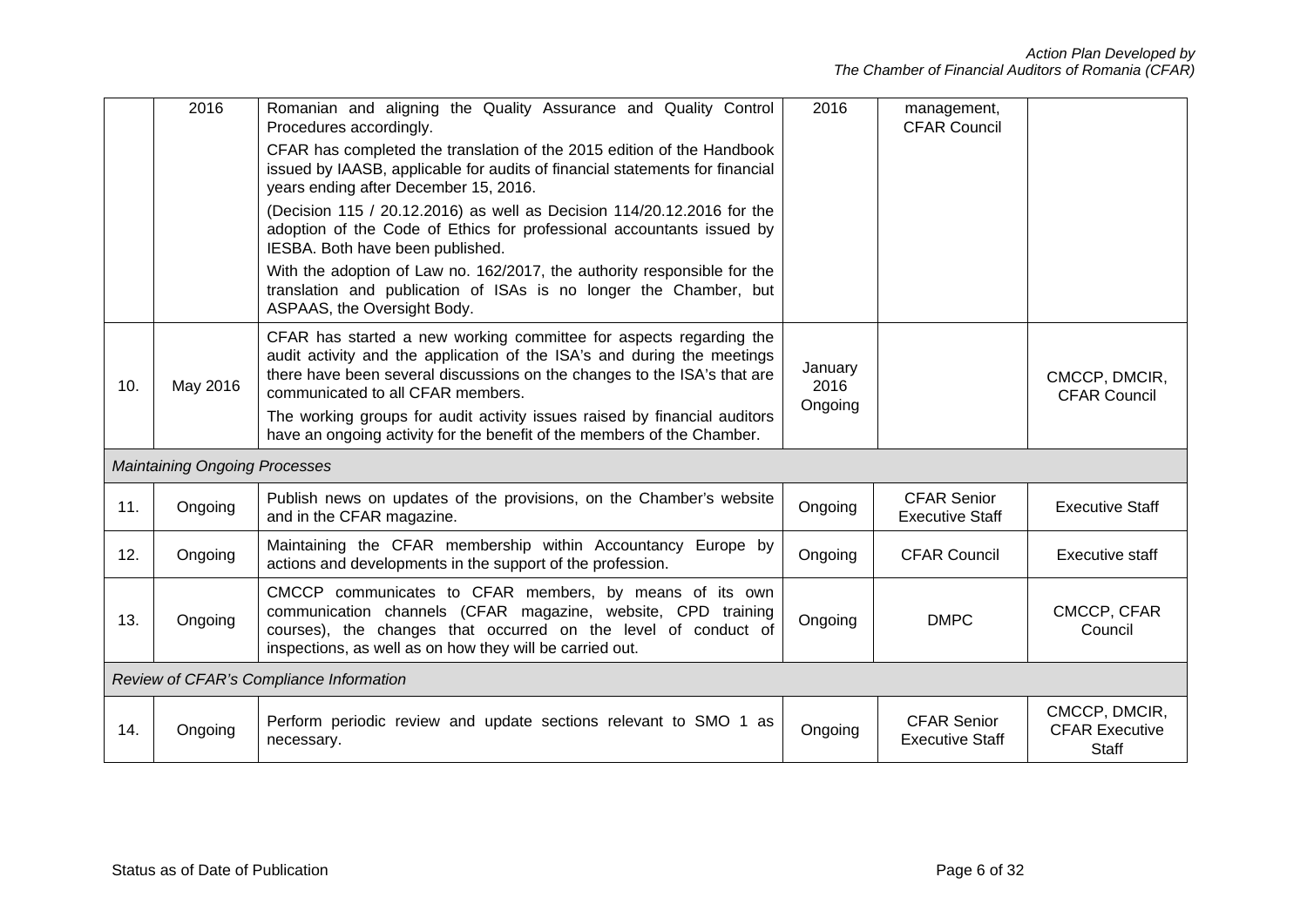# **Main Requirements of SMO 1**

|             | <b>Requirements</b>                                                                                                                                                                        | <b>CFAR Procedures</b><br>Yes   No   Partially | <b>Comments</b>                                                                                      |
|-------------|--------------------------------------------------------------------------------------------------------------------------------------------------------------------------------------------|------------------------------------------------|------------------------------------------------------------------------------------------------------|
| $1_{\cdot}$ | Scope of the system<br>At a minimum, mandatory QA reviews are required for<br>all audits of financial statements.                                                                          | Y                                              | CFAR will liaise with ASPAAS to obtain<br>answers regarding implementation of SMO 1<br>requirements. |
| 2.          | Quality Control Standards and Other Quality Control<br><b>Guidance</b><br>Firms are required to implement a system of quality<br>control in accordance with the quality control standards. | Υ                                              |                                                                                                      |
| 3.          | Most up to date versions of ISQC 1 and other relevant<br>ISAs are adopted as the quality control standards.                                                                                | Y                                              |                                                                                                      |
| 4.          | Member Body assists firms in understanding the<br>objectives of quality control and in implementing and<br>maintaining appropriate systems of quality control.                             | Y                                              |                                                                                                      |
| 5.          | <b>Review cycle</b><br>A cycle-based, risk-based, or a mixed approach for<br>selecting firms for QA review is used.                                                                        | Y                                              |                                                                                                      |
| 6.          | For cycle-based approach, quality control reviews are<br>required to take place at least every six years (and<br>every three years for audits of public interest entities).                | Y                                              |                                                                                                      |
| 7.          | <b>QA Review Team</b><br>Independence of the QA Team is assessed and<br>documented.                                                                                                        | Υ                                              |                                                                                                      |
| 8.          | QA Team possesses appropriate levels of expertise.                                                                                                                                         | Υ                                              |                                                                                                      |
| 9.          | <b>Reporting</b><br>Documentation of evidence supporting the quality<br>control review report is required.                                                                                 | Υ                                              |                                                                                                      |
|             | 10. A written report is issued upon conclusion of the QA<br>review and provided to the firm/partner reviewed.                                                                              | Y                                              |                                                                                                      |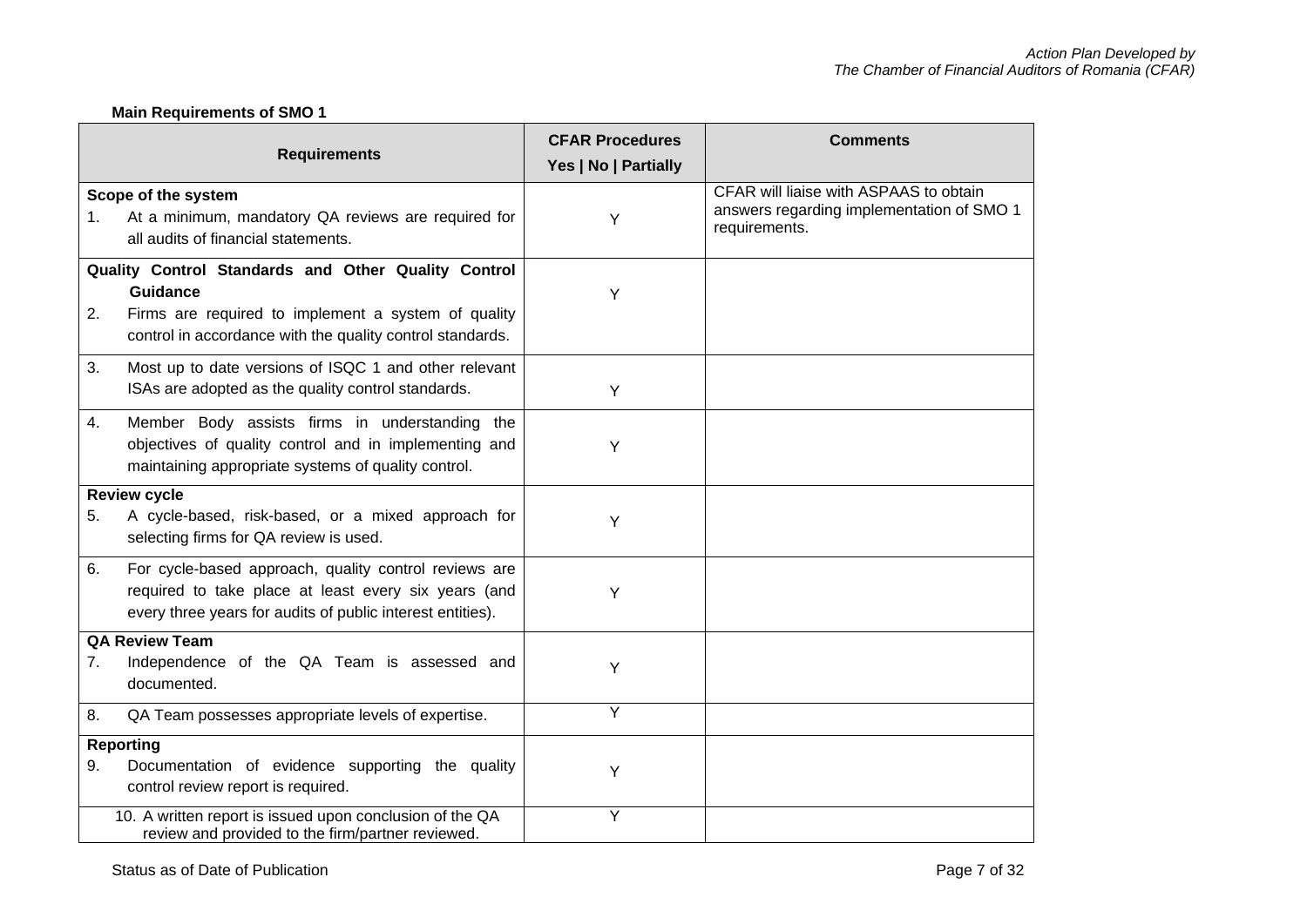| <b>Corrective and disciplinary actions</b><br>11. Reviewed firms/partners are required to make timely<br>adjustments to meet recommendations from the<br>review report.                                    |  |
|------------------------------------------------------------------------------------------------------------------------------------------------------------------------------------------------------------|--|
| 12. QA review system is linked to the Investigation and<br>Discipline system.                                                                                                                              |  |
| <b>Consideration of Public Oversight</b><br>13. The body responsible for QA reviews cooperates with<br>its oversight body and shares information on the<br>functioning of the QA review system, as needed. |  |
| Regular review of implementation and effectiveness<br>14. Regular reviews of implementation and effectiveness<br>of the system are performed.                                                              |  |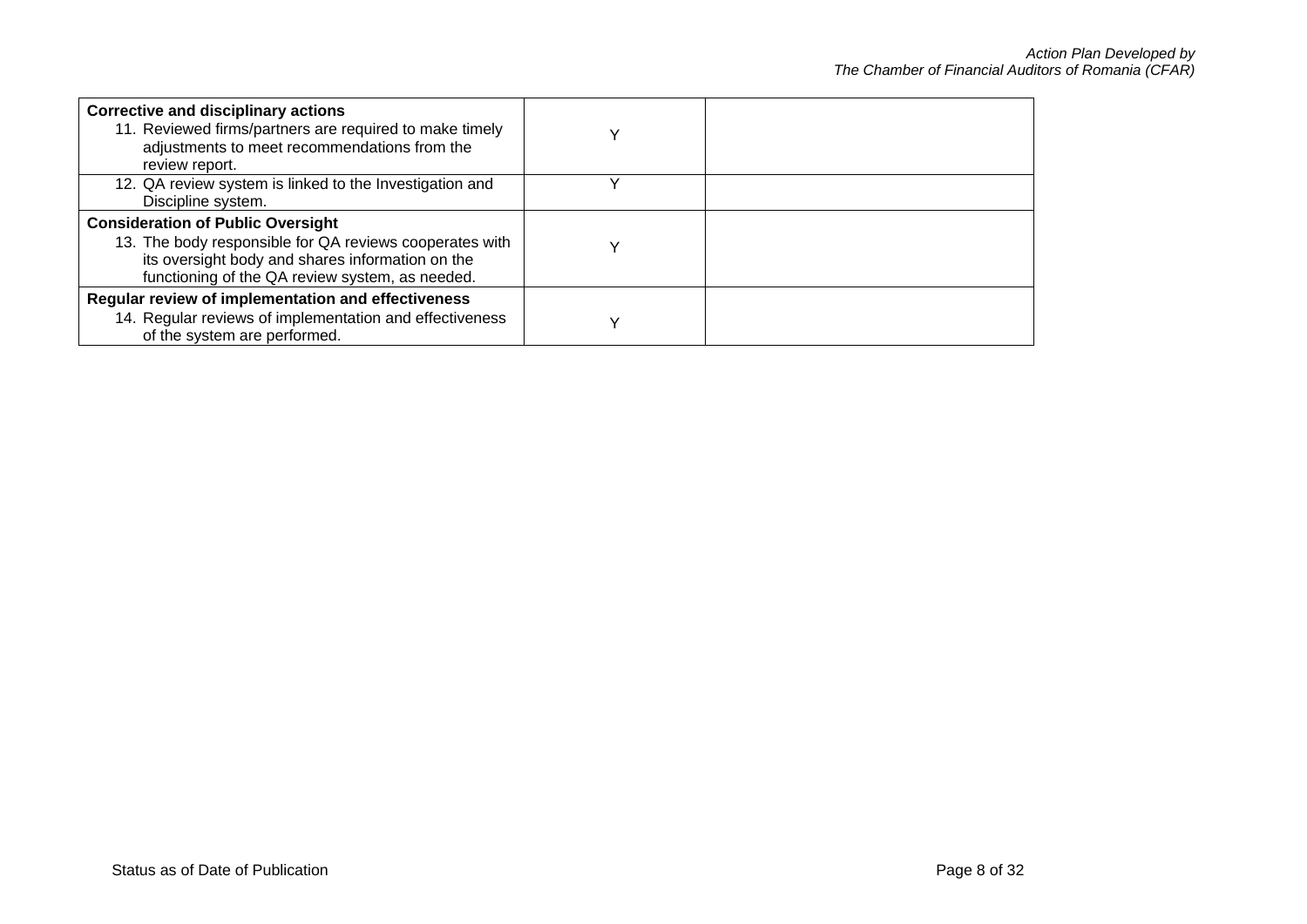### Action Plan Subject: SMO 2–International Education Standards for Professional Accountants and Other Pronouncements issued by the IAESB<br>Action Plan Objective: Use Best Endeavors to Ensure that the IES Requirements are Compr **Action Plan Objective:** Use Best Endeavors to Ensure that the IES Requirements are Comprised by the CFAR's Education Requirements

### **Background:**

According to the GEO no. 75/1999, the Chamber of Financial Auditors of Romania is the professional body organizing and monitoring the continuous professional development program of its members carrying out financial audit activities, other than statutory audits.

By the Law 162/2017 the Authority for the Public Oversight of the Statutory Audit Activity (ASPAAS) was established, as the competent authority in the field of public interest oversight of statutory audit in Romania.

ASPAAS is a public institution, in charge of public oversight, in accordance with the principles of the 2006/43/EC Directive, ensuring the application, implementation and monitoring of the legal acts issued at EU level, transposed in the national legislation and directly applicable in the fields stipulated by the 162/2017 law. More precisely, ASPAAS is the competent authority with final responsibility for the following activities:

- Establishing the requirements for the access to practical training in financial audit (i.e. issuing the norms for the organization of the test for access to practical training), organizing and monitoring the practical training in financial audit, as well as the training of trainees in financial audit,
- Issuing the norms establishing the organization of the professional training exam, at the end of practical training,
- The continuous professional development of financial auditors carrying out statutory audit activities.

ASPAAS can delegate the activities above to the professional body – CFAR, under its oversight and control, based on the relevant norms issued by the public oversight authority.

In 2020, ASPAAS delegated to CFAR, by orders of the ASPAAS President, published in the Official Journal of Romania the following activities, for a period of 1 (one year) with the possibility of renewal:

- The organization of the professional competence exam (Order of the ASPAAS President no. 425/ 02 December 2020) and
- The organization of the continuous professional development programs for Romanian financial auditors (Order of the ASPAAS President no. 426/ 02 December 2020).

In 2021, ASPAAS delegated to CFAR, for a period of 1 (one year) with the possibility of renewal, by order of the ASPAAS President, published in the Official Journal of Romania the organization of the test for access to practical training (Order of the ASPAAS President no. 94/ 22 March 2021)

The International Education Standards (IESs) are analyzed by the Department for Admission, Continuous Education and Trainees (DAPET) within the Chamber, in the organization and monitoring of the CPD of its members, by issuing CPD norms and by updating the legislation involving requirements stipulated by these Standards (Norms on professional development).

Main provisions in the IES 7 were acknowledged and included in the CFAR norms.

Key provisions of IES 1-8 and how they relate to the education of Romanian financial auditors: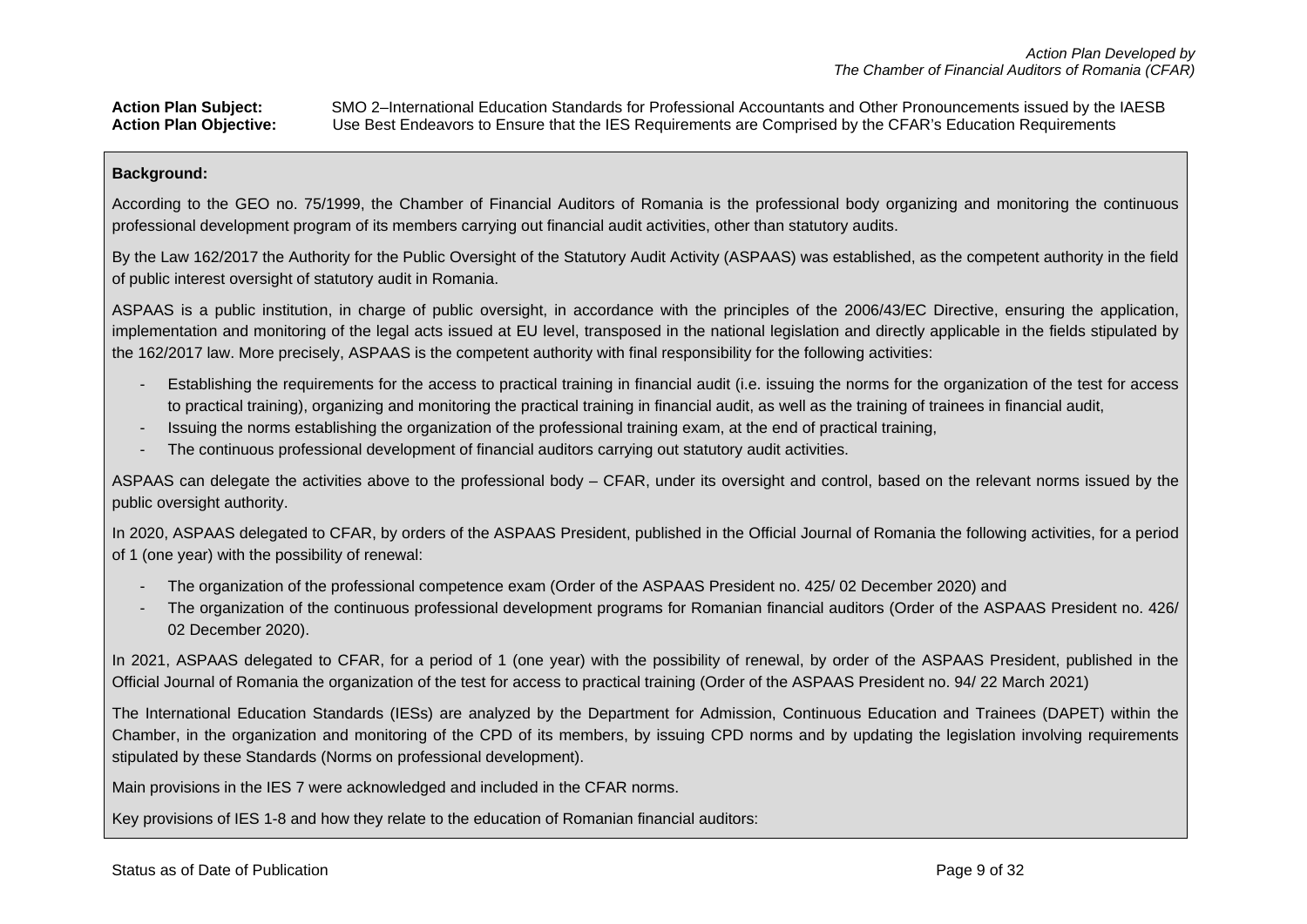- In terms of IES 1 (entry requirements), ASPAAS is the competent authority. This was transposed in the ASPAAS norms for organizing the test of access to practical training, stating that in order to apply to become financial auditor in Romania, one has to graduate an university or a similar level. ASPAAS norms on organizing the test of access to practical training are to be observed by CFAR during the delegation period, when our professional body is entitled to organize this test.
- In terms of IES 2 (initial professional development- technical competence), ASPAAS is the competent authority. It is also covered by the CFAR Council decision establishing the basic elements of the CPD program implemented by the Chamber for its members.
- In terms of IES 3 (initial professional development- professional skills), ASPAAS is the competent authority. It is implemented by the exams and professional development organized by CFAR, under the oversight of the public oversight authority. CFAR tries to make sure that the future financial auditor acquires all the skills needed to qualify him/her as a good professional.
- In terms of IES 4 (initial professional development- professional values, ethics and attitudes), ASPAAS is the competent authority. It was implemented by the adoption of the IESBA Code of Ethics. Annually, elements from the Code of Ethics are included in the CFAR CPD program.
- In terms of IES 5 (initial professional development- practical experience), ASPAAS is the competent authority, since it organized the practical training of CFAR trainees in financial audit. The practical training in financial audit in Romania, organized and monitored by ASPAAS, includes two components, namely the trainees' theoretical training and the practical training.
- In terms of IES 6 (initial professional development assessment of professional competence), ASPAAS is the competent authority. It was implemented by ASPAAS norms on the organization of a competence exam at the end of the practical training. After graduating this exam, a trainee obtains the financial auditor quality. This is a very rigorous written exam, comprising two parts: a theoretical test and a practical test. CFAR observes the ASPAAS norms on the organization of the competence exam, when delegated this activity under ASPAAS oversight.
- In terms of IES 7 (continuing professional development), it was implemented by the CFAR Council decision on the financial auditors' CPD programrelated to financial audit activities, other than statutory audit. This was also implemented by the CPD norms issued by ASPAAS on the financial auditors' CPD program – related to statutory audit. When the Chamber is delegated by the competent authority to organize the CPD program of Romanian financial auditors, it takes into account ASPAAS norms in this field.
- IES 8 (professional competence for engagement partners responsible for audits of financial statements) refers to the competence requirements for audit professionals and was implemented by ASPAAS and CFAR CPD norms.

IES standards revisions have been taken into account in Romanian legislation, both in the norms issued by CAFR, as well as (to the best of our knowledge) in the norms issued by the public oversight authority

| #   | <b>Start Date</b>                         | <b>Actions</b>                                                                                                                                                        | <b>Completion</b><br><b>Date</b> | <b>Responsibility</b> | <b>Resource</b>                                                     |
|-----|-------------------------------------------|-----------------------------------------------------------------------------------------------------------------------------------------------------------------------|----------------------------------|-----------------------|---------------------------------------------------------------------|
|     | Update of Quality Assurance Review System |                                                                                                                                                                       |                                  |                       |                                                                     |
| 15. | February<br>2011                          | Reorganizing the CFAR website, which comprises information<br>both in Romanian and<br>English<br>regarding CFAR<br>available<br>departments, activity and procedures. | March 2011<br>Completed          | <b>CFAR Council</b>   | DSM, CEJI, DMCIR,<br>Administrative<br>Department,<br>DACFR, DAPET, |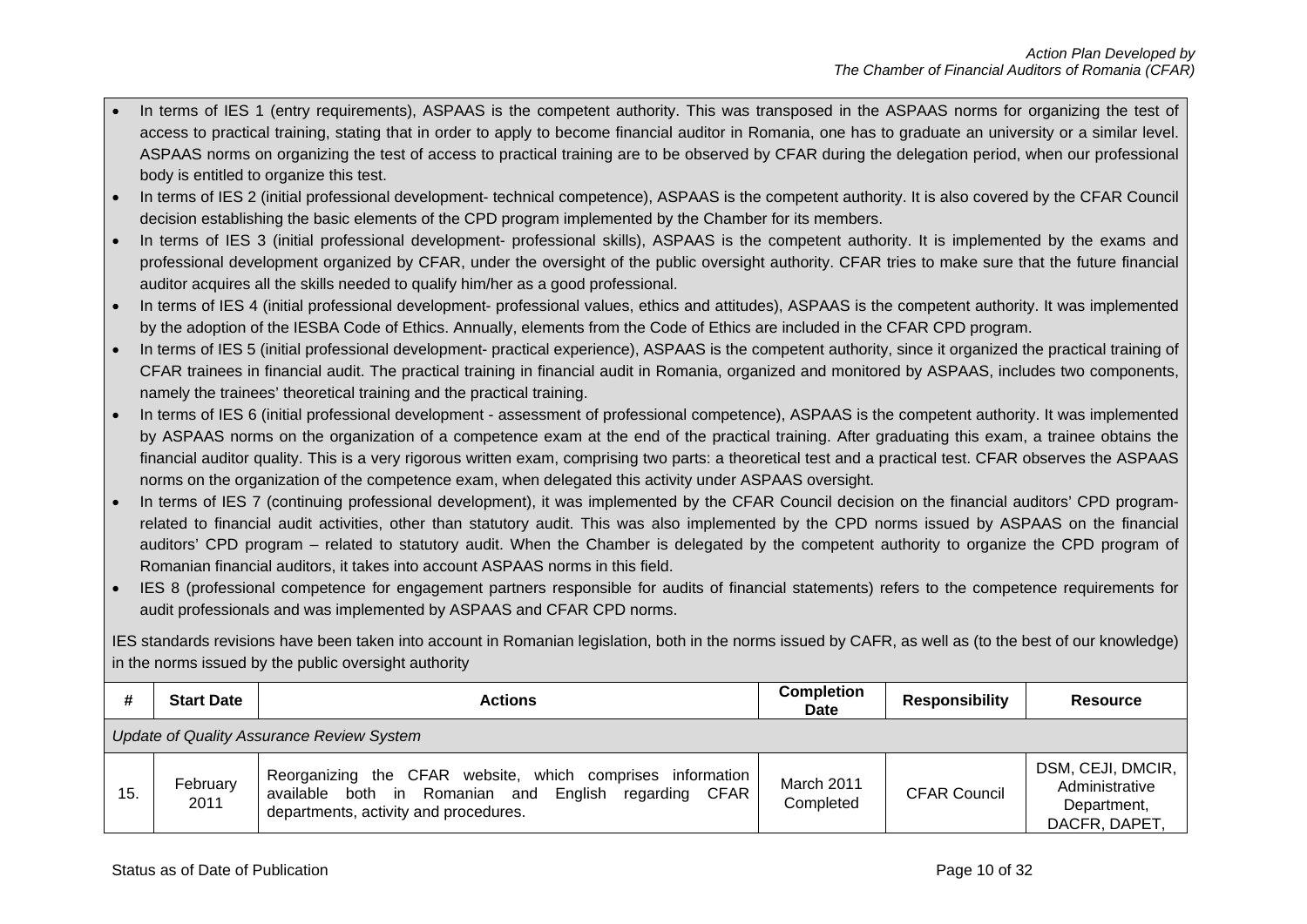|     |                        |                                                                                                                                                                                                                                                                                                                                                                                                                                                                                                                                                                                                                                                                                                                                                                                                                                                                                                                                                                                                                                                         |                                             |                                                | <b>DMCPC</b> |
|-----|------------------------|---------------------------------------------------------------------------------------------------------------------------------------------------------------------------------------------------------------------------------------------------------------------------------------------------------------------------------------------------------------------------------------------------------------------------------------------------------------------------------------------------------------------------------------------------------------------------------------------------------------------------------------------------------------------------------------------------------------------------------------------------------------------------------------------------------------------------------------------------------------------------------------------------------------------------------------------------------------------------------------------------------------------------------------------------------|---------------------------------------------|------------------------------------------------|--------------|
| 16. | Ongoing                | Constantly updating the CFARCFAR website: www.CFAR.ro on<br>activities and procedures developed for CFAR members.                                                                                                                                                                                                                                                                                                                                                                                                                                                                                                                                                                                                                                                                                                                                                                                                                                                                                                                                       | Ongoing                                     | <b>CFAR Council</b><br><b>Executive Staff</b>  | <b>DAPET</b> |
| 17. | 22<br>December<br>2011 | Signing an Agreement with ACCA on professional recognition, that<br>has been implemented.<br>As a result of signing this Agreement, 2 Decisions were developed,<br>that received approval of the Council for Public Interest Oversight<br>(CSIPPC).<br>Decision no. 206/2011 on approval of the Procedures for<br>internship registration for persons that have obtained an ACCA<br>graduation diploma that have not conducted statutory audit.<br>Decision no. 211/2011 on the adoption of the Procedures for<br>internship registration organized by the Chamber of Financial<br>Auditors of Romania of students of the Association of Chartered<br>Certified Accountants that have graduated a part of the exams<br>organized by ACCA, that have not yet become full members.<br>Addendum no. 2 to the Protocol between CFAR and ACCA on<br>professional training (2014). The Memorandum of Understanding<br>between ACCA and CFAR from 11.04.2008 providing for mutual<br>cooperation in regards to professional training is extended indefinitely. | Ongoing                                     | <b>CFAR Senior</b><br><b>Executive Staff</b>   | DAPET, CEJI  |
| 18. | March 2014             | Translation for internal use of the International Standards for<br>education and consultation thereof by DAPCS to take note of the<br>latest changes in the field, on the professional competence<br>requirements for auditors.                                                                                                                                                                                                                                                                                                                                                                                                                                                                                                                                                                                                                                                                                                                                                                                                                         | January 2017<br>(latest version)<br>Ongoing | <b>CFAR Senior</b><br><b>Executive Staff</b>   | DMCIR, DAPET |
| 19. | May 2014               | Amending the Norms on professional training of auditors and trainees<br>in the financial audit activity, as a result of knowledge accumulated<br>during the courses in the past 3 years, within the 2 systems: classic<br>and e-learning.                                                                                                                                                                                                                                                                                                                                                                                                                                                                                                                                                                                                                                                                                                                                                                                                               | December 2014<br>Completed                  | <b>CFAR Council</b><br>and Permanent<br>Bureau | <b>DAPET</b> |
| 20. | November<br>2015       | Developing the Professional training program for 2016, in accordance<br>with CFAR Council Decision no. 263/12 December 2011. As of 2012,<br>the professional training courses for auditors and trainees were held<br>directly by CFAR. The professional training courses were conducted<br>in 2 ways: classic system and e-learning system and CFAR members<br>have the right to opt in regards to the practical training system in<br>which they want to take part.                                                                                                                                                                                                                                                                                                                                                                                                                                                                                                                                                                                    | December 2015<br>Completed                  | <b>CFAR Council</b>                            | <b>DAPET</b> |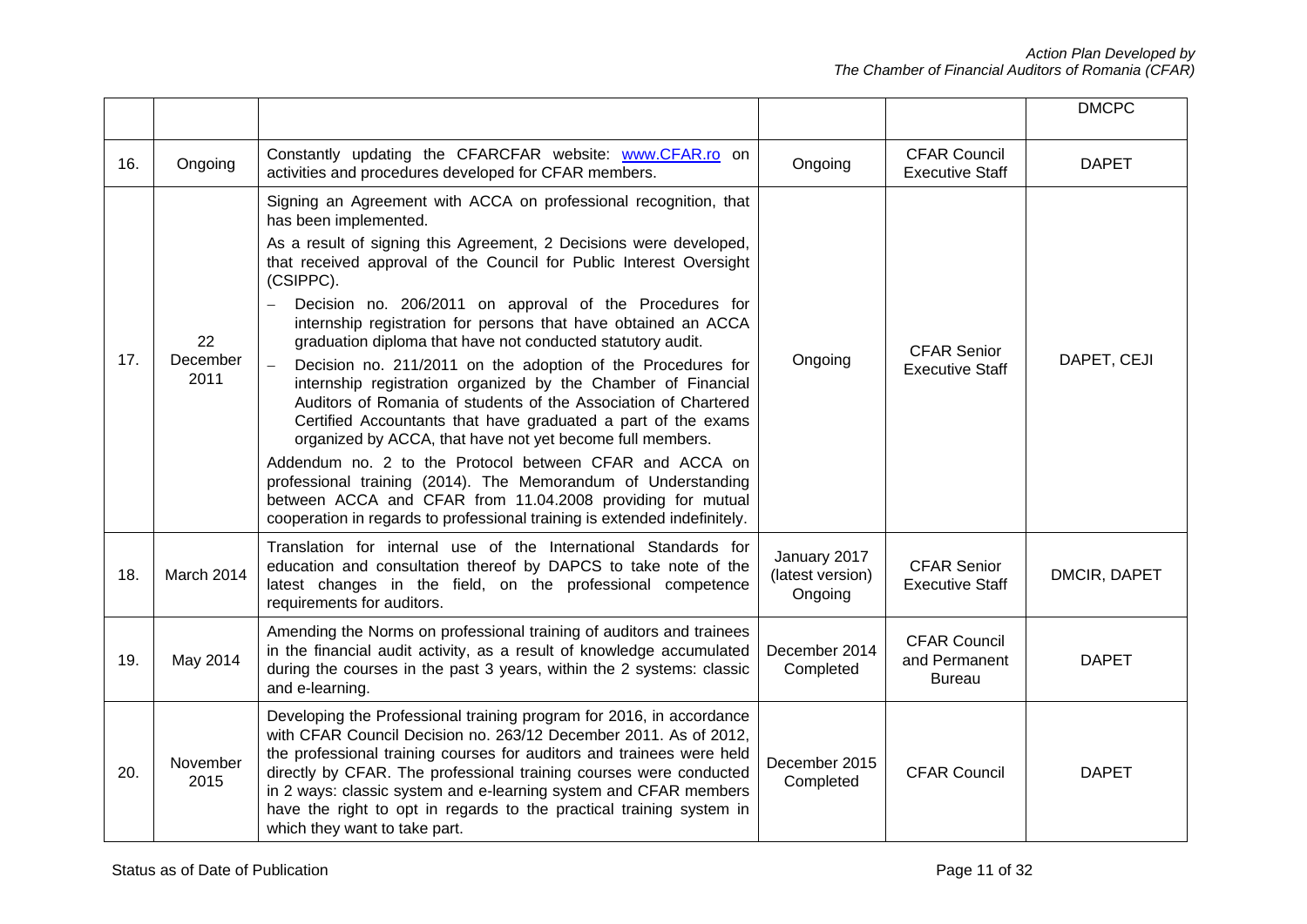| 21. | March 2016       | Implementation of the e-learning platform on the CFAR web site.                                                                                                                                                                                                                                                                                                                                                                                                                                                                                                                                                                                                                                                                                                                                                                                                                                                                                                                                                                                                                                                                                                                                                                                 | December 2016<br>Completed                                     | <b>CFAR Council</b>                                  | <b>DAPET</b> |
|-----|------------------|-------------------------------------------------------------------------------------------------------------------------------------------------------------------------------------------------------------------------------------------------------------------------------------------------------------------------------------------------------------------------------------------------------------------------------------------------------------------------------------------------------------------------------------------------------------------------------------------------------------------------------------------------------------------------------------------------------------------------------------------------------------------------------------------------------------------------------------------------------------------------------------------------------------------------------------------------------------------------------------------------------------------------------------------------------------------------------------------------------------------------------------------------------------------------------------------------------------------------------------------------|----------------------------------------------------------------|------------------------------------------------------|--------------|
| 22. | November<br>2016 | Developing the Professional training program for 2017, in accordance<br>with CFAR Council Decision no. 263/12 December 2011. As of 2012,<br>the professional training courses for auditors and trainees were held<br>directly by CFAR.                                                                                                                                                                                                                                                                                                                                                                                                                                                                                                                                                                                                                                                                                                                                                                                                                                                                                                                                                                                                          | December 2016<br>Approved<br>Organization in<br>implementation | <b>CFAR Council</b>                                  | <b>DAPET</b> |
| 23. | December<br>2016 | Evaluation of the professional training program for 2016.                                                                                                                                                                                                                                                                                                                                                                                                                                                                                                                                                                                                                                                                                                                                                                                                                                                                                                                                                                                                                                                                                                                                                                                       | December 2016<br>Completed                                     | <b>CFAR Council</b><br>and Standing<br><b>Bureau</b> | <b>DAPET</b> |
| 24. | <b>July 2017</b> | Publication of the Law 162 on the statutory audit of annual financial<br>statements and annual consolidated financial statements, amending<br>certain legal acts (this law stipulates the establishment of the Authority<br>for the Public Oversight of the Statutory Audit Activity (ASPAAS) and<br>its responsibilities<br>When this law entered into force, CFAR was delegated to continue<br>carrying out activities in the field of education, under ASPAAS<br>oversight and control, for a period of one year.<br>The activities delegated to the Chamber, according to this law<br>comprised:<br>Organization of the test of access to practical training,<br>Organization and monitoring of the practical training of<br>financial audit trainees.<br>Organization of the professional competence exam (at the<br>end of the practical training),<br>Organization of the CPD program of Romanian financial<br>auditors.<br>All activities delegated to the Chamber continued to be carried out<br>based on the Chamber's existing norms and regulations.<br>As per the law 162/2017, in July 2018, the Chamber ceased to carry<br>out the delegated activities above, which were taken over the<br>Romanian public oversight authority. | <b>July 2018</b><br>Completed                                  | <b>CFAR Council</b><br>and Standing<br><b>Bureau</b> | DAPET, CEJI  |
| 25. | December<br>2018 | The Continuous Professional Development Norms for financial<br>auditors, in line with Government Emergency Ordinance no.75/1999<br>on financial audit were approved by CFAR Council decision.<br>These CPD Norms are still in force and their English version is                                                                                                                                                                                                                                                                                                                                                                                                                                                                                                                                                                                                                                                                                                                                                                                                                                                                                                                                                                                | December 2018<br>Completed                                     | <b>CFAR Council</b>                                  | DAPET, CEJI  |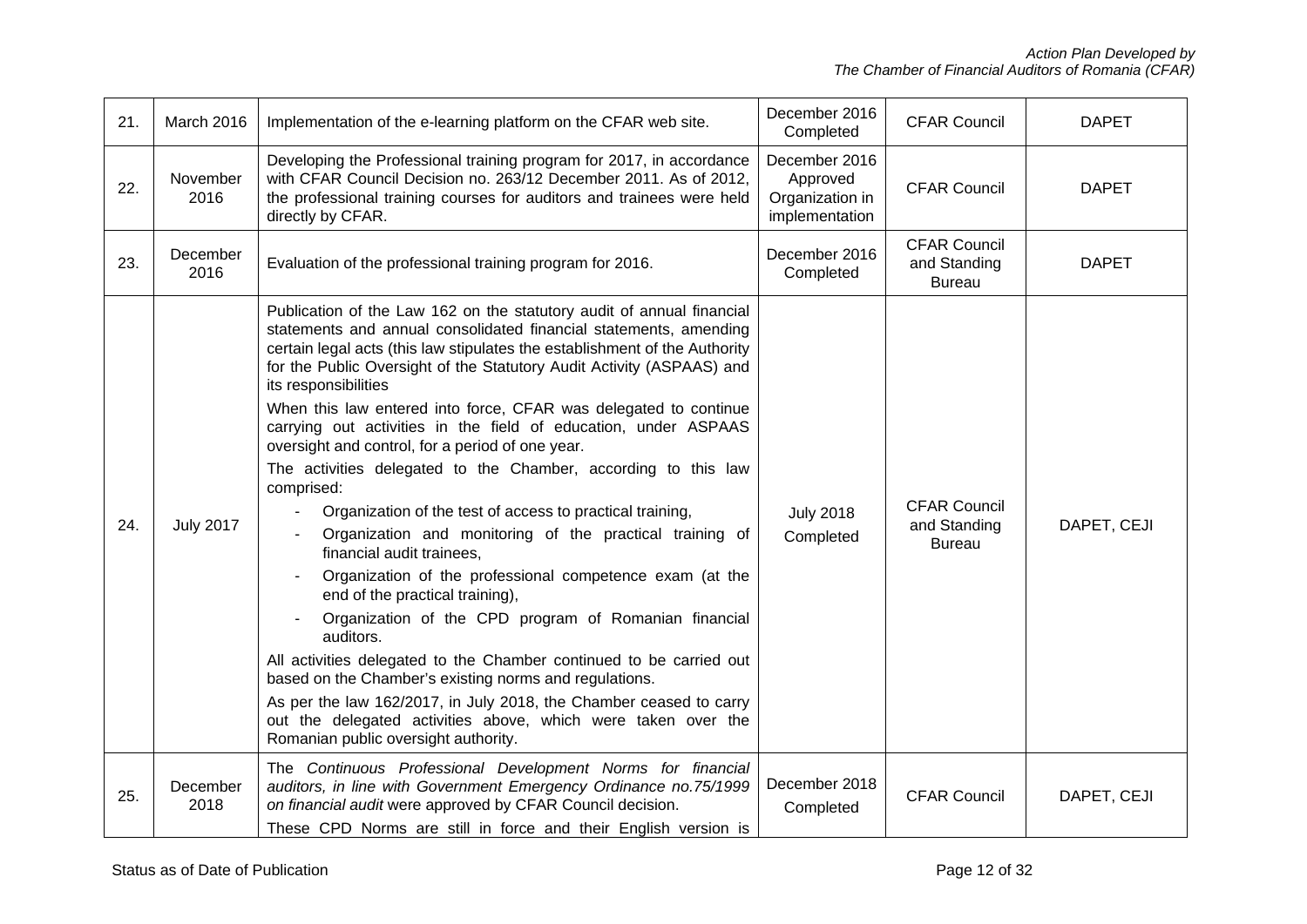|     |                  | available<br>https://www.CFAR.ro/en/wp-<br>here:<br>content/uploads/2019/09/CFAR-CPD-Norms EN.pdf                                                                                                                                                                                                                                                                                                                                                                                                                                                                                                                    |                                  |                                              |                                                               |
|-----|------------------|----------------------------------------------------------------------------------------------------------------------------------------------------------------------------------------------------------------------------------------------------------------------------------------------------------------------------------------------------------------------------------------------------------------------------------------------------------------------------------------------------------------------------------------------------------------------------------------------------------------------|----------------------------------|----------------------------------------------|---------------------------------------------------------------|
| 26. | Ongoing          | Establish the annual CPD curriculum based on the following:<br>Latest legal or professional standards amendments, within the<br>field;<br>Proposals received from course attendants during the previous<br>$\equiv$<br>CPD program;<br>Proposals received from the Department for Monitoring, Control<br>and Professional Competence, following the issues noticed during<br>inspections;<br>Proposals received from Council members;<br>Requirements or fields of activity recommended by international<br>$\equiv$<br>bodies where the Chamber is a member, for inclusion in the<br>professional training program. | Ongoing                          | <b>CFAR Senior</b><br><b>Executive Staff</b> | <b>DAPET</b>                                                  |
| 27. | Ongoing          | Implementation of the International Education Standards issued by<br>the International Accounting Education Standards Board (IAESB), in<br>the training and Continuous Professional Development programs.                                                                                                                                                                                                                                                                                                                                                                                                            | Ongoing                          | <b>CFAR Senior</b><br><b>Executive Staff</b> | <b>DAPET</b>                                                  |
|     |                  | Improving the Education and Continuous Professional Development (CPD) Activities Undertaken by the CFAR                                                                                                                                                                                                                                                                                                                                                                                                                                                                                                              |                                  |                                              |                                                               |
| 28. | Ongoing          | Requesting assistance from external consultants on issues of<br>education on the revision of the CFAR education program.                                                                                                                                                                                                                                                                                                                                                                                                                                                                                             | 21 February<br>2014<br>Completed | <b>DAPET</b>                                 | <b>DAPET</b>                                                  |
| 29. | 2014             | Opened a CFAR branch in Cluj, to serve the North-West area of<br>Romania. By opening a regional branch, we will ensure the<br>involvement in admission, continuous training and trainees for the<br>referenced area.                                                                                                                                                                                                                                                                                                                                                                                                 | 2014<br>Completed                | <b>CFAR Council</b>                          | DSM, CEJI,<br>Administrative<br>Office, DIRS,<br>DACFR, DAPET |
| 30. | December<br>2014 | Implementing an automatic record centralization system for<br>unstructured training for financial auditors                                                                                                                                                                                                                                                                                                                                                                                                                                                                                                           | December 2015<br>In progress     | <b>CFAR Senior</b><br><b>Executive Staff</b> | <b>DAPET</b>                                                  |
| 31. | 2015             | Opened a CFAR branch in Timisoara, to serve the West area of<br>Romania. By opening a regional branch, we will ensure the<br>involvement in admission, continuous training, and trainees for the<br>referenced area.                                                                                                                                                                                                                                                                                                                                                                                                 | June 2015<br>Completed           | <b>CFAR Council</b>                          | DSM, CEJI,<br>Administrative<br>Office, DIRS,<br>DACFR, DAPET |
| 32. | 2016             | Organizing an outstanding course for the year 2015 for the auditors<br>who could not attend the training program for the year 2015.                                                                                                                                                                                                                                                                                                                                                                                                                                                                                  | 2016                             | <b>CFAR Council</b>                          | <b>DAPET</b>                                                  |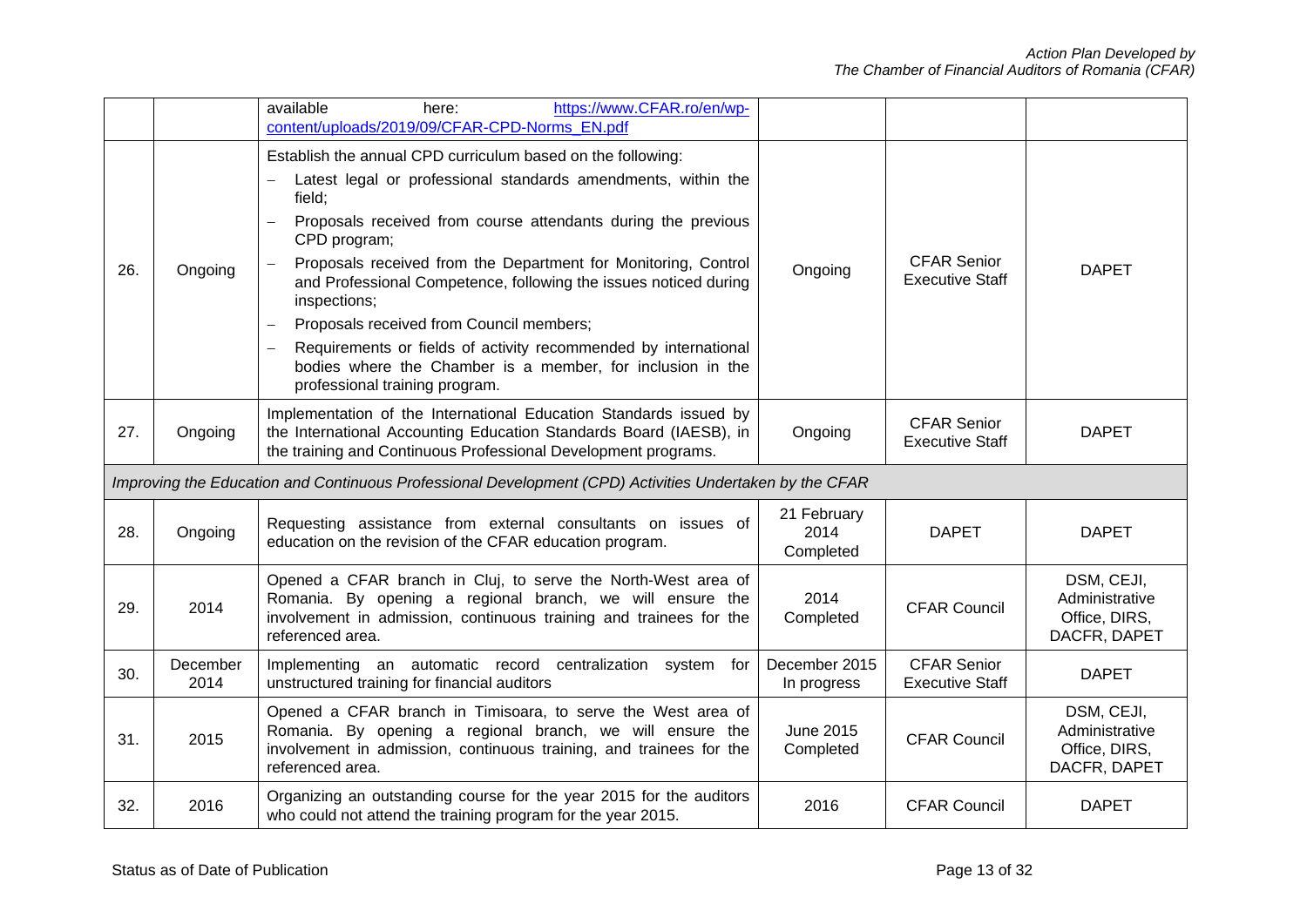| 33. | 2017             | Opening of a regional branch in Constanta, to serve the Eastern and<br>South-Eastern part of Romanian, thus increasing the CPD activities<br>and dialogue with members in the region                                                                                                                                                                                                                                                                                         | 2018          | <b>CFAR Council</b>                          | DSM, CEJI,<br>Administrative<br>Office, DIRS,<br>DACFR, DAPET |
|-----|------------------|------------------------------------------------------------------------------------------------------------------------------------------------------------------------------------------------------------------------------------------------------------------------------------------------------------------------------------------------------------------------------------------------------------------------------------------------------------------------------|---------------|----------------------------------------------|---------------------------------------------------------------|
| 34. | 2014             | CFAR became associate member of the Common Content Project<br>(http://commoncontent.com/), which aims to further develop, maintain<br>and unify high quality professional accountancy education<br>benchmarks reflected in the distinct qualifications of participating<br>bodies and recognised internationally as meeting the challenges<br>posed by globalisation and the needs of diverse stakeholders.                                                                  | 2015          | <b>CFAR Council</b>                          | <b>DAPET</b>                                                  |
| 35. | 2015             | CFAR became full member of the Common Content Project after<br>having successfully completed the Project's compliance process,<br>including a self-assessment, and review of its qualification by an<br>independent review team.<br>By becoming a full member of the Project, the CFAR has<br>demonstrated at an international level that its qualification meets the<br>highest international education benchmarks and the high quality of the<br>education of its members. | 2018          | <b>CFAR Council</b>                          | <b>DAPET</b>                                                  |
| 36. | 2019             | CFAR became a member of the European Federation of Accountants<br>and Auditors for SMEs (EFAA: https://www.efaa.com/) which, while<br>being the voice of SMEs at EU level, provides regular and timely input<br>to the European and international standard-setting process in order to<br>help ensure the stability, relevance, scalability and proportionality of<br>European and international professional standards for SMEs and<br>SMPs (including IESs).               | 2020          | <b>CFAR Council</b>                          | <b>DMCRI</b>                                                  |
| 37. | 2015             | CFAR started using an online platform where annual CPD courses<br>are made available to its members, as part of their annual CPD<br>reporting obligations: elearning.CFAR.ro<br>The platform highly reduced members' costs related to their CPD<br>obligations and increased courses accessibility, as they are available<br>24h/7 days                                                                                                                                      | Ongoing       | <b>CFAR Senior</b><br><b>Executive Staff</b> | <b>DAPET</b>                                                  |
| 38. | December<br>2020 | CFAR was delegated by Order of the Public Interest Authority<br>(ASPAAS) President to organize the professional competence exam<br>for a period of 1 year, submitted to ASPAAS oversight and control<br>Given the COVID pandemics, the professional competence exam was<br>held online by CFAR in the period April- May 2021.                                                                                                                                                | December 2021 | <b>CFAR Council</b>                          | <b>DAPET</b>                                                  |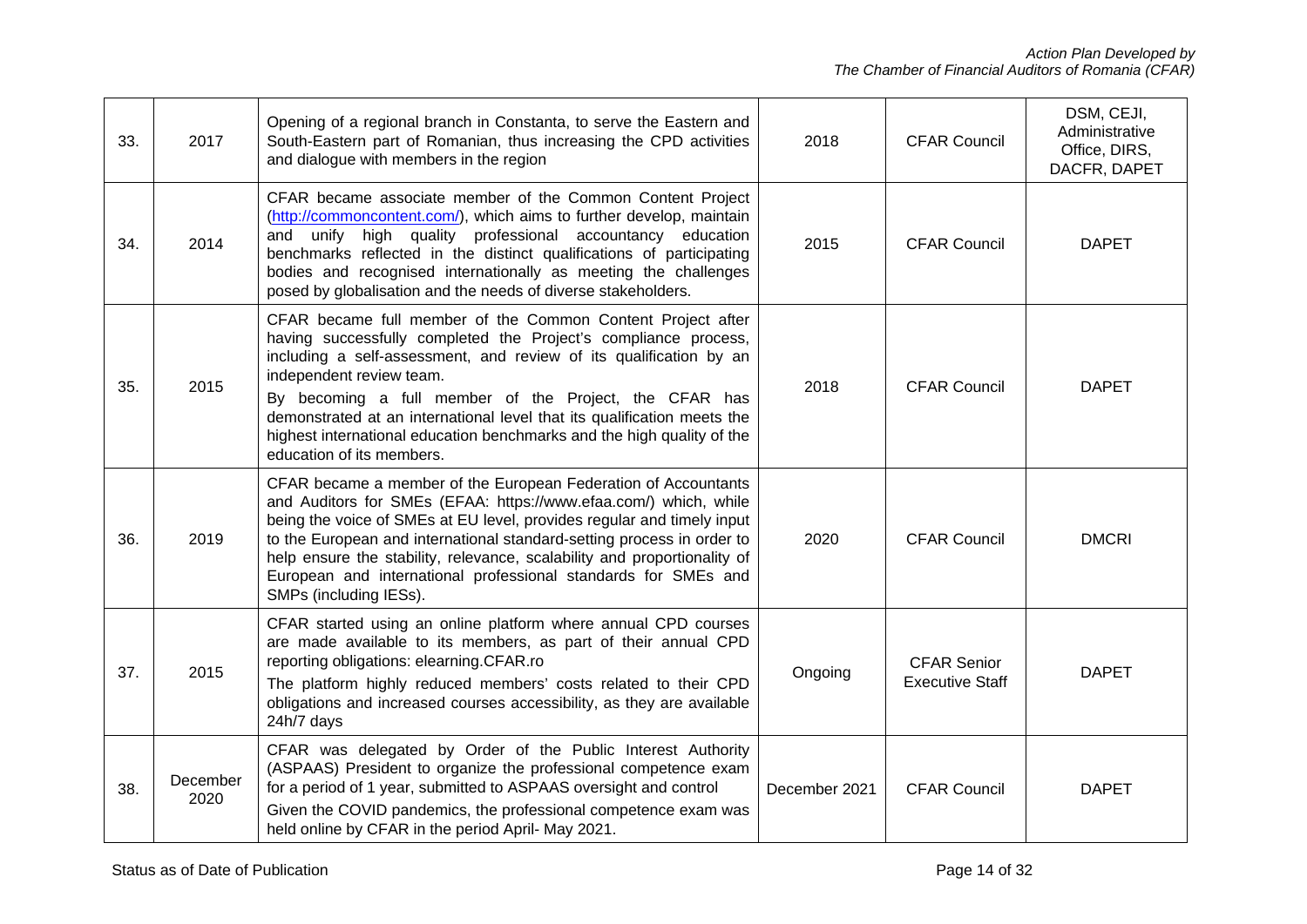|     |                                      | Based on ASPAAS assessment, this delegated activity may be<br>extended.                                                                                                                                                                                                                                                                                                                                                                                                                    |                                    |                                              |                                                               |
|-----|--------------------------------------|--------------------------------------------------------------------------------------------------------------------------------------------------------------------------------------------------------------------------------------------------------------------------------------------------------------------------------------------------------------------------------------------------------------------------------------------------------------------------------------------|------------------------------------|----------------------------------------------|---------------------------------------------------------------|
| 39. | December<br>2020                     | CFAR was delegated by Order of the Public Interest Authority<br>(ASPAAS) President to organize the annual continuous professional<br>development program for Romanian financial auditors for a period of 1<br>year, submitted to ASPAAS oversight and control.<br>Given the COVID pandemics, the annual CPD program for 2020 was<br>made available exclusively online, on the Chamber's e-learning<br>platform.<br>Based on ASPAAS assessment, this delegated activity may be<br>extended. | December 2021                      | <b>CFAR Council</b>                          | <b>DAPET</b>                                                  |
| 40. | March 2021                           | CFAR was delegated by Order of the Public Interest Authority<br>(ASPAAS) President to organize the test for access to practical<br>training for a period of 1 year, submitted to ASPAAS oversight and<br>control<br>CFAR plans to organize this test in the 4 <sup>th</sup> quarter of 2021.<br>Based on ASPAAS assessment, this delegated activity may be<br>extended.                                                                                                                    | <b>March 2022</b>                  | <b>CFAR Council</b>                          | <b>DAPET</b>                                                  |
|     | <b>Maintaining Ongoing Processes</b> |                                                                                                                                                                                                                                                                                                                                                                                                                                                                                            |                                    |                                              |                                                               |
| 41. | Ongoing                              | CFAR shall continue to make the best endeavors for adopting and<br>implementing the IAESB pronouncements; this includes review of the<br>implementation of the Action Plan to date and updating the Action<br>Plan for future activities as necessary.                                                                                                                                                                                                                                     | Ongoing                            | <b>CFAR Senior</b><br><b>Executive Staff</b> | <b>CFAR Executive</b><br>Staff                                |
| 42. | 2016-2018                            | Implementing EC/56/2014 Directive requirements on statutory audits<br>of annual financial statements and consolidated financial statements.                                                                                                                                                                                                                                                                                                                                                | In progress<br>31 December<br>2018 | <b>CFAR Council</b>                          | CFAR Council,<br><b>CFAR Senior</b><br><b>Executive Staff</b> |
|     |                                      | Review of CFAR's Compliance Information                                                                                                                                                                                                                                                                                                                                                                                                                                                    |                                    |                                              |                                                               |
| 43. | Ongoing                              | Perform periodic review and update sections relevant to SMO 2 as<br>necessary.                                                                                                                                                                                                                                                                                                                                                                                                             | Ongoing                            | <b>CFAR Senior</b><br><b>Executive Staff</b> | DMPC, CFAR<br><b>Executive Staff</b>                          |
| 44. | Ongoing                              | Monitoring quarterly evolutions through activities carried out towards<br>professional development.                                                                                                                                                                                                                                                                                                                                                                                        | Ongoing                            | <b>CFAR Senior</b><br><b>Executive Staff</b> | DMCPC, CFAR<br><b>Executive Staff</b>                         |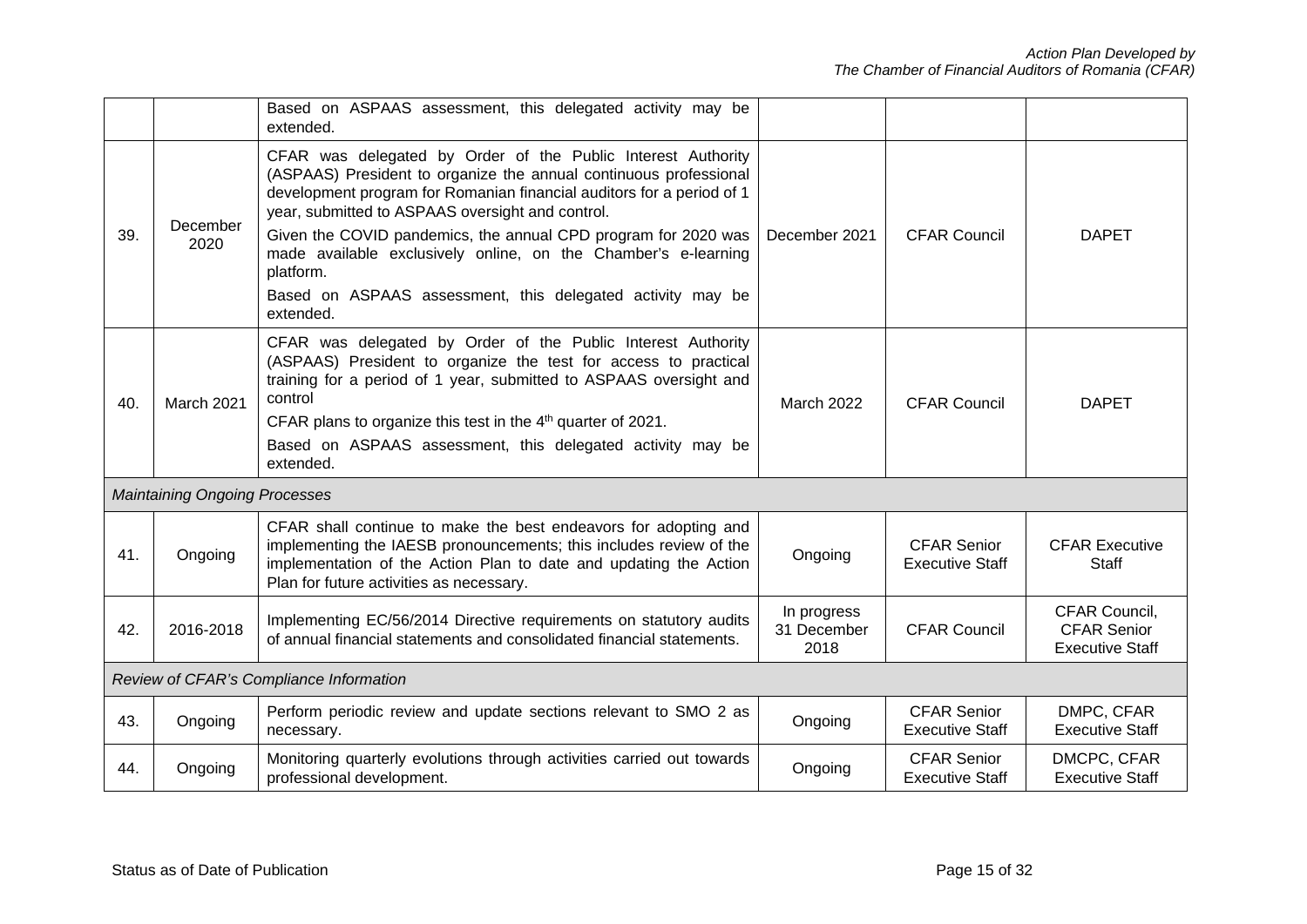#### **Background:**

Law 162 of 06.07.2017 stipulates that all statutory audits are to be carried out in compliance with ISA as issued by the IAASB.

ASPAAS is responsible for the translation and adoption of auditing standards for application in Romania.

Since the enforcement of L162/2017 our institute isn't allowed anymore to translate the ISAs as this task has not been delegated by ASPAAS although CFAR has been translating and adopting ISA since 2006 according to IFAC Translation Policy.

The translation of the Handbook of International Quality Control, Audit, Review, Other Insurance and Related Services, 2018 Edition, of the International Auditing and Assurance Standards Board (IAASB), published by the International Federation of Accountants (IFAC) is available to the members of the profession translated by CECCAR under the oversight of ASPAAS and published on the website: https://www.codetic-standardeinternationale.ro/.

CFAR communicates all changes to auditors through annual training courses and on the CFAR website and social media.

DAPET permanently updates the training themes and programs according to the provisions of the IAASB. Annual training curriculum includes ethical issues.

CFAR promotes all IAASB & IFAC announcements and public consultations on the official website and social media pages, including communication kits sent by IFAC.

CFAR participates in public consultations and will also send an opinion on the Less Complex Entities new standard proposition.

| #   | <b>Start Date</b>                                                                   | <b>Actions</b>                                                                                                                                                                                                                                                                                | <b>Completion</b><br><b>Date</b> | <b>Responsibility</b>                        | <b>Resource</b>                        |  |  |  |  |  |
|-----|-------------------------------------------------------------------------------------|-----------------------------------------------------------------------------------------------------------------------------------------------------------------------------------------------------------------------------------------------------------------------------------------------|----------------------------------|----------------------------------------------|----------------------------------------|--|--|--|--|--|
|     | Improvements to the Program for Adoption and Implementation of IAASB Pronouncements |                                                                                                                                                                                                                                                                                               |                                  |                                              |                                        |  |  |  |  |  |
| 45. | Ongoing                                                                             | Using the translated IAASB provisions:<br>Dissemination of the translated IAASB Provisions among CFAR<br>members, on the CFAR website, in the CFAR specialized magazine<br>and through inspectors in the CMCCP.                                                                               | Ongoing                          | <b>CFAR Senior</b><br><b>Executive Staff</b> | DSM, DMCIR,<br>CMCCP, IT<br>Department |  |  |  |  |  |
| 46. | Ongoing                                                                             | Publishing articles in the CFAR specialty magazine (the head of the<br>CMCCP department frequently publishes in the CFAR magazine, in<br>this regard, a series of articles and case studies, on the new<br>applicable standards and on planning an audit according to the<br>Clarified ISAs). | Ongoing                          | <b>CFAR Senior</b><br><b>Executive Staff</b> | CMCCP, DMCIR                           |  |  |  |  |  |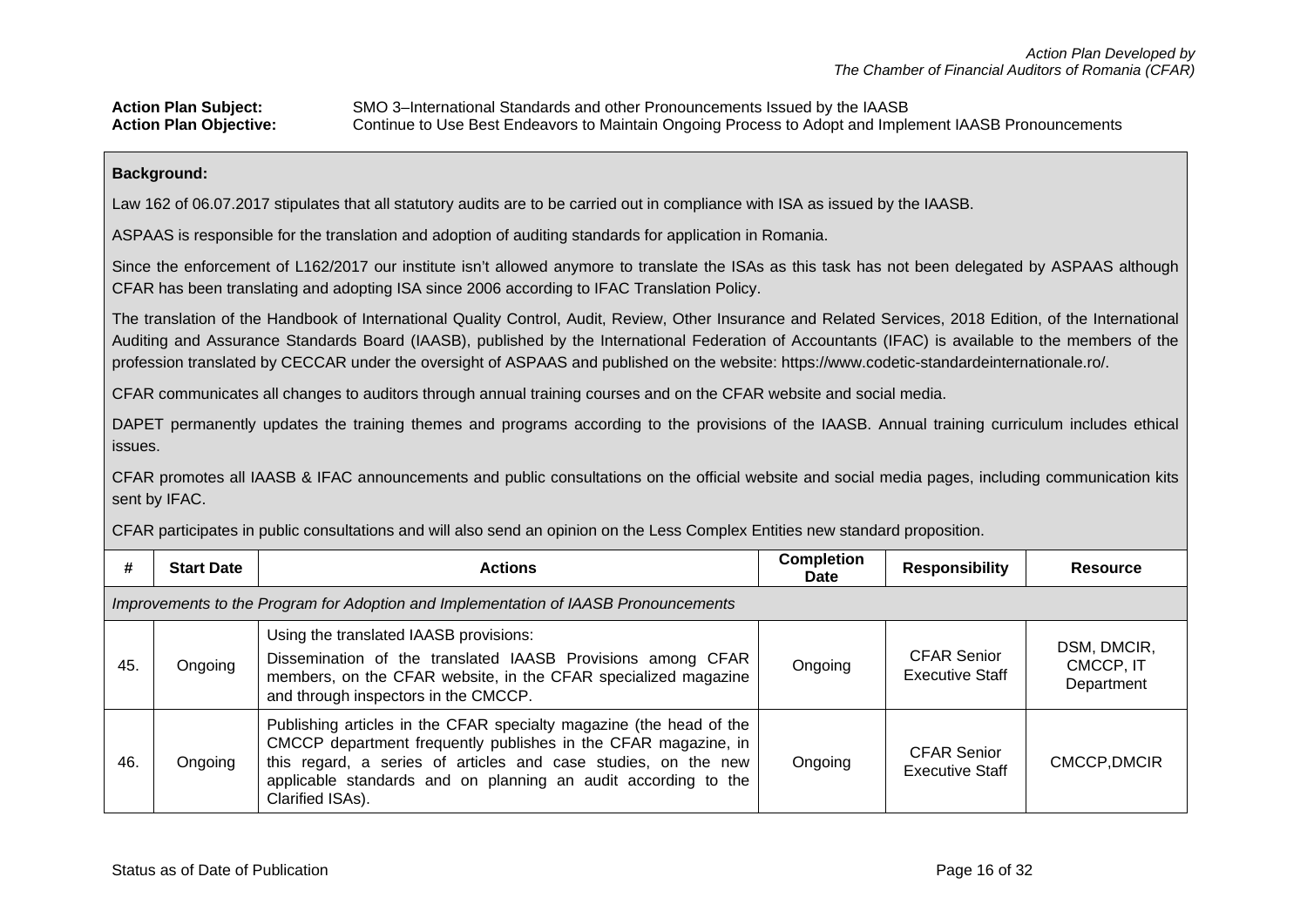| #   | <b>Start Date</b> | <b>Actions</b>                                                                                                                                                                                                                                                                                                                                                                                                                                | <b>Completion</b><br><b>Date</b> | <b>Responsibility</b>                        | <b>Resource</b>                                                                                                                                                 |
|-----|-------------------|-----------------------------------------------------------------------------------------------------------------------------------------------------------------------------------------------------------------------------------------------------------------------------------------------------------------------------------------------------------------------------------------------------------------------------------------------|----------------------------------|----------------------------------------------|-----------------------------------------------------------------------------------------------------------------------------------------------------------------|
| 47. | Ongoing           | Promoting the translated standards in seminars, conferences and<br>other professional events organized by the Chamber of Financial<br>Auditors of Romania at national level or in international events<br>attended by representatives of the Chamber.                                                                                                                                                                                         | Ongoing                          | <b>CFAR Senior</b><br><b>Executive Staff</b> | DIRS, CFAR<br><b>Executive Staff</b>                                                                                                                            |
| 48. | Ongoing           | Analyzing, during the quality control reviews, those areas covered by<br>the IAASB Pronouncements where the investigated financial auditors<br>or audit firms encounter difficulties and make suggestions to the<br>DAPET for organizing special additional annual courses for the<br>auditors or audit firms having registered low marks, such as B, C and<br>D, during the quality control reviews, according to Decision<br>18/10.03.2016. | Ongoing                          | <b>CFAR Senior</b><br><b>Executive Staff</b> | DSM, DAPET,<br><b>CMCCP</b>                                                                                                                                     |
|     |                   | Improvements to the Program for Adoption and Implementation of IAASB Pronouncements                                                                                                                                                                                                                                                                                                                                                           |                                  |                                              |                                                                                                                                                                 |
| 49. | Ongoing           | Review changes in IAASB Pronouncements and update the curricula<br>for professional education and training programs.<br>DAPET permanently updates the professional education and CPD<br>curricula, in line with the IAASB provisions.                                                                                                                                                                                                         | Ongoing                          | <b>CFAR Council</b>                          | DAPET, DMCIR                                                                                                                                                    |
| 50. | May 2016          | The 2015 edition of the ISA Handbook is published in Romanian and<br>sold in printed and electronic (stick) version.                                                                                                                                                                                                                                                                                                                          | <b>March 2013</b>                | <b>CFAR Council</b>                          | CFAR Staff and the<br>selected printing<br>house to print the<br><b>ISA Handbook</b><br>DAPET - through<br>courses, DSM,<br>DMCIR-<br>communication<br>channels |
| 51. | Ongoing           | Hold Continuous Professional Development courses for the CFAR<br>members, financial auditors and trainers recognized by the Chamber,<br>in the field of clarified ISAs.                                                                                                                                                                                                                                                                       | Ongoing                          | <b>CFAR Council</b>                          | DSM, CFAR<br><b>Executive Staff,</b><br><b>DAPET</b>                                                                                                            |
| 52. | Ongoing           | Continuous meetings and frequent emails with ASPAAS Executive<br>staff and President with the role of updating them on the new issued<br>standards and need of translation and adoption.                                                                                                                                                                                                                                                      | Ongoing                          | CFAR Council.<br><b>CFAR Senior</b><br>staff | CFAR Council,<br>CFAR Senior staff,<br><b>DMCRI</b>                                                                                                             |
|     |                   | Promoting the International Standards on Audit                                                                                                                                                                                                                                                                                                                                                                                                |                                  |                                              |                                                                                                                                                                 |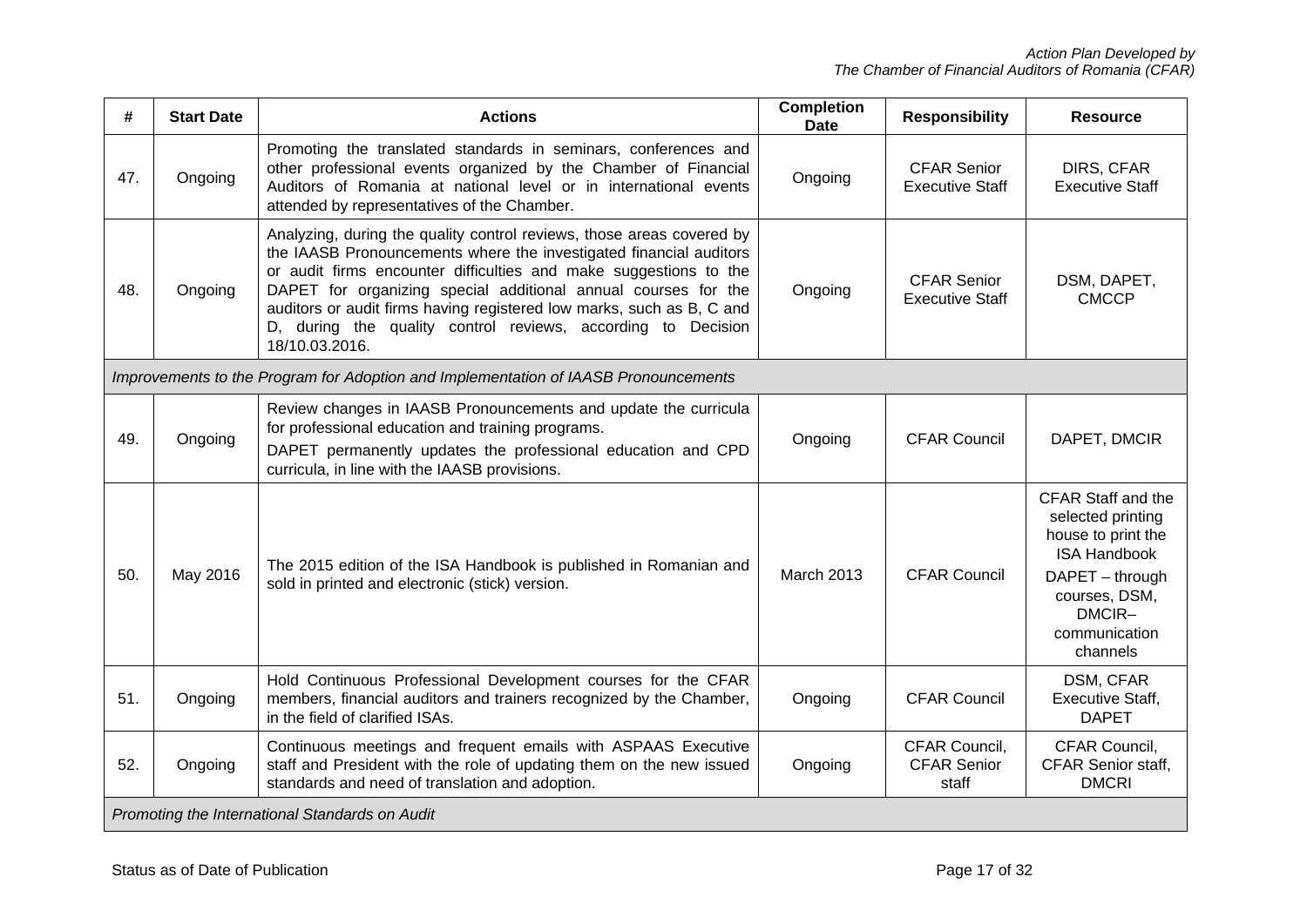| #   | <b>Start Date</b>                    | <b>Actions</b>                                                                                                                                                                                                                                                                                                                                                                                                   | <b>Completion</b><br><b>Date</b> | <b>Responsibility</b>                                            | <b>Resource</b>                                               |
|-----|--------------------------------------|------------------------------------------------------------------------------------------------------------------------------------------------------------------------------------------------------------------------------------------------------------------------------------------------------------------------------------------------------------------------------------------------------------------|----------------------------------|------------------------------------------------------------------|---------------------------------------------------------------|
| 53. | Ongoing                              | Exchange of experience and information with national, European and<br>non-European professional bodies for supporting the ISAs, the IESBA<br>Code of Ethics and the IAASB Pronouncements.<br>Taking part in internal and international events for continuous<br>professional improvement of professional development processes.<br>Initiating Memorandums of Understanding (MoUs) with other national<br>bodies. | Ongoing                          | <b>CFAR Council</b>                                              | DMCIR, CFAR<br><b>Executive Staff</b>                         |
| 54. | Ongoing                              | Developing forms of cooperation with higher education institutions and<br>international projects for developing the profession, conducted with<br>the World Bank, EFAA, ICAEW, ACCA and Common Content Project.                                                                                                                                                                                                  | Ongoing                          | <b>CFAR Council</b>                                              | DMCIR, CFAR<br><b>Executive Staff</b>                         |
|     | <b>Maintaining Ongoing Processes</b> |                                                                                                                                                                                                                                                                                                                                                                                                                  |                                  |                                                                  |                                                               |
| 55. | August 2011                          | Establish working groups on the audit of non-reimbursable funds- pro-<br>active involvement of the Chamber, in relation to the management<br>authorities.                                                                                                                                                                                                                                                        | December 2013                    | <b>CFAR Council</b>                                              | <b>CFAR Executive</b><br><b>Staff</b>                         |
| 56. | 30<br>November<br>2011               | Publishing news on the Chamber's website (www.CFAR.ro), articles<br>in the two specialized journals issued by CFAR, "Financial Audit" and<br>"Audit Practices" (quarterly journals), in the InfoAudit Newsletter,<br>presentations made by CFAR representatives and speaking out on<br>the EC reform proposals. Supporting the need of adopting the ISAs in<br>the EU.                                           | Ongoing                          | <b>CFAR Council</b><br>and CFAR Senior<br><b>Executive Staff</b> | <b>CFAR Executive</b><br>staff, DMCRI                         |
| 57. | <b>June 2014</b>                     | Initiating awareness and understanding actions for the EC/56/2014<br>Directive and the EC/357/2014 Regulation, by media actions<br>organized in the main areas of professional development in Romania                                                                                                                                                                                                            | Ongoing                          | <b>CFAR President</b><br>and Council<br><b>Members</b>           | <b>CFAR Executive</b><br>Staff                                |
| 58. | 11<br>December<br>2014               | Initiating actions for elaborating new Action Plans to ensure<br>professional development and establishing short-term priorities.                                                                                                                                                                                                                                                                                | In progress                      | <b>CFAR Council</b>                                              | CFAR Council,<br><b>CFAR Senior</b><br><b>Executive Staff</b> |
| 59. | December<br>2014                     | Initiating procedures for supporting activities to assimilate the<br>EC/56/2014 Directive and EC/357/2014 Regulation by establishing<br>working groups on CFAR Council level, to ensure cooperation with<br>state authorities responsible with implementing the new European<br>regulations.                                                                                                                     | <b>March 2015</b>                | <b>CFAR Council</b>                                              | CFAR Council.<br><b>CFAR Senior</b><br><b>Executive Staff</b> |
| 60. | Ongoing                              | Continue to use best endeavors in adopting and implementing the                                                                                                                                                                                                                                                                                                                                                  | Ongoing                          | <b>CFAR Senior</b>                                               | <b>CFAR Senior</b>                                            |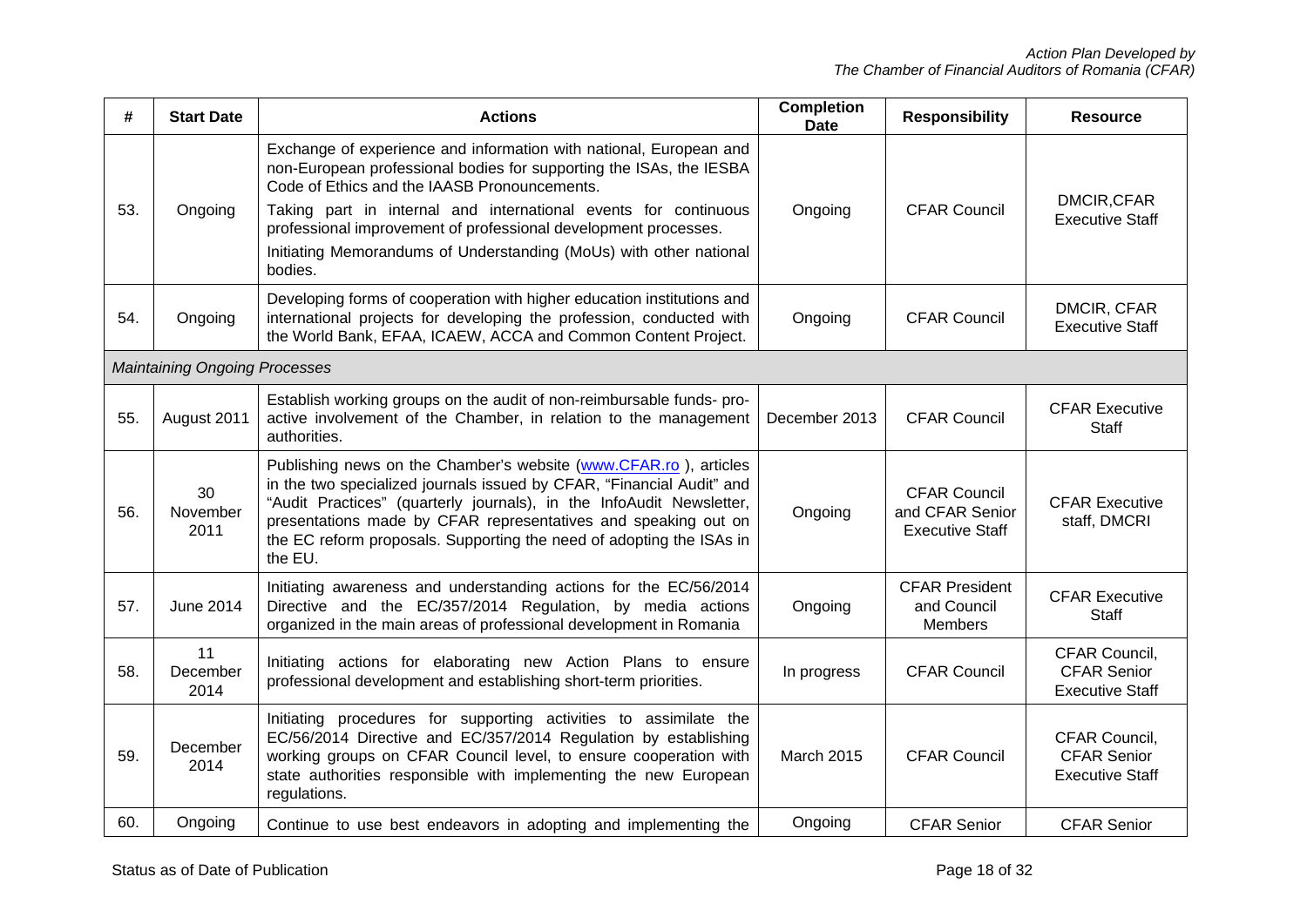| #   | <b>Start Date</b> | <b>Actions</b>                                                                                                                                                     | <b>Completion</b><br><b>Date</b> | <b>Responsibility</b>                        | <b>Resource</b>                       |
|-----|-------------------|--------------------------------------------------------------------------------------------------------------------------------------------------------------------|----------------------------------|----------------------------------------------|---------------------------------------|
|     |                   | IAASB pronouncements; this includes review of the implementation of<br>the Action Plan to date and updating the Action Plan for future<br>activities as necessary. |                                  | <b>Executive Staff</b>                       | <b>Executive Staff</b>                |
| 61. | Ongoing           | Organize technical seminars, at national level, with the support of<br>ACCA and Big Four lecturers, in view of promoting the ISAs.                                 | Ongoing                          | <b>CFAR Senior</b><br><b>Executive Staff</b> | DSM, CFAR<br><b>Executive Staff</b>   |
|     |                   | Review of CFAR's Compliance Information                                                                                                                            |                                  |                                              |                                       |
| 62. | Ongoing           | Perform periodic review and update sections relevant to SMO 3 as<br>necessary.                                                                                     | Ongoing                          | <b>CFAR Senior</b><br><b>Executive Staff</b> | DMCPC, CFAR<br><b>Executive Staff</b> |
| 63. | Ongoing           | Monitoring quarterly evolutions through activities carried out towards<br>professional development.                                                                | Ongoing                          | <b>CFAR Senior</b><br>Executive Staff        | DMCPC, CFAR<br><b>Executive Staff</b> |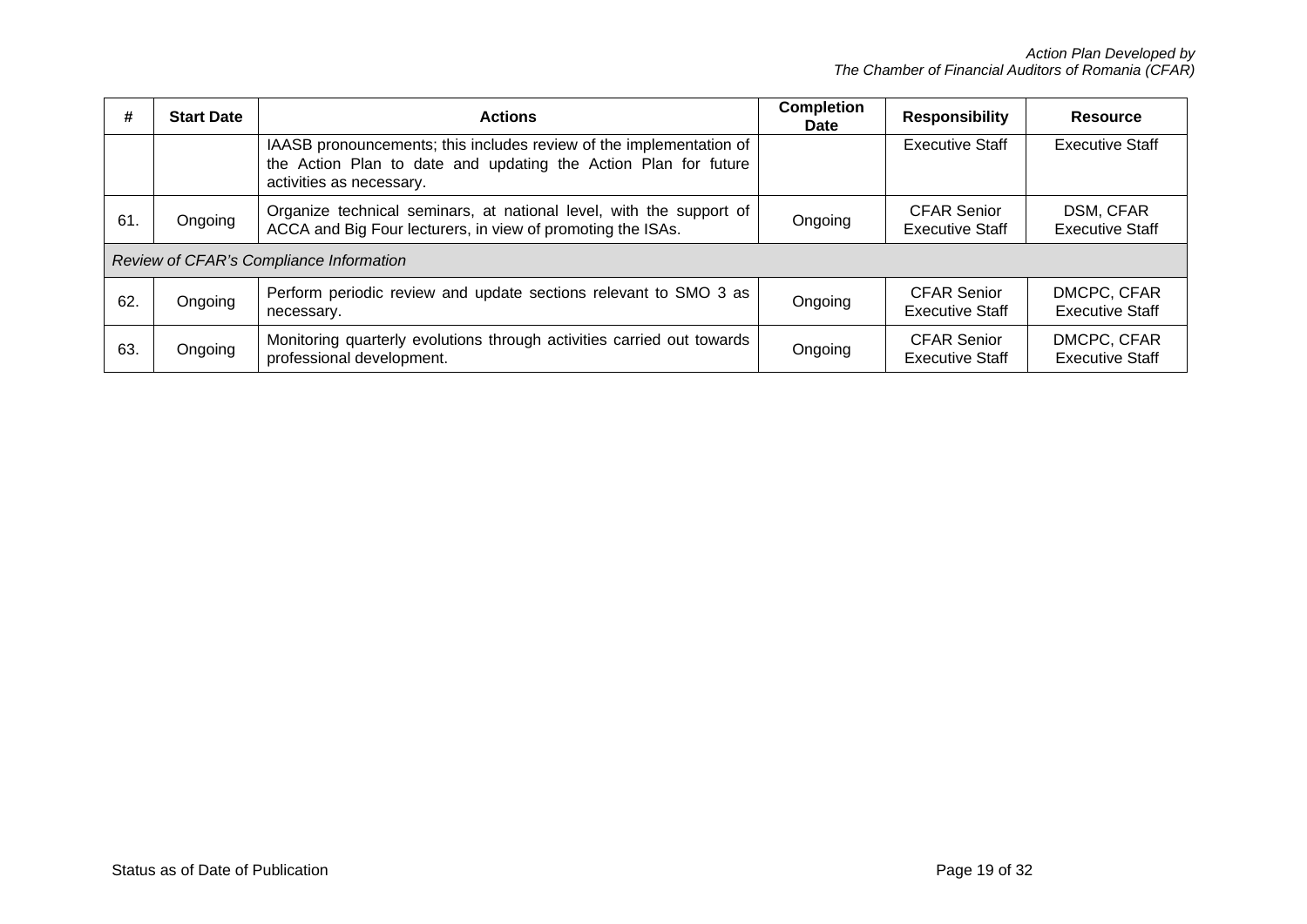# **Action Plan Subject:** SMO 4–IESBA Code of Ethics for Professional Accountants **Action Plan Objective:** Continue to Use Best Endeavors to Maintain Ongoing Process to Adopt and Implement the IESBA Code of Ethics by CFAR

### **Background:**

In the ethical field of the statutory audit activity, the final responsibility belongs to the Authority for Public Interest Oversight of the Statutory Audit Activity (ASPAAS).

Even by the transposition of the EC/43/2006 Directive into the GEO no. 90/2008 it is established that the financial auditors, in order to have a good reputation, need to comply with the requirements of the Code of Ethics issued by IESBA.

The 2018 version of the Code had been translated under the supervision of ASPAAS by CECCAR and it is published online on [https://www.codetic](https://www.codetic-standardeinternationale.ro/)[standardeinternationale.ro/](https://www.codetic-standardeinternationale.ro/)

CFAR supports the implementation of the IESBA Code of Ethics on an ongoing basis by informing and educating members on ethical requirements through its website, newsletters, magazines, trainings, and continuing professional development programs.

| #   | <b>Start Date</b>                    | <b>Actions</b>                                                                                                                                                                                                                            | <b>Completion</b><br><b>Date</b> | <b>Responsibility</b>                        | <b>Resource</b>                        |
|-----|--------------------------------------|-------------------------------------------------------------------------------------------------------------------------------------------------------------------------------------------------------------------------------------------|----------------------------------|----------------------------------------------|----------------------------------------|
|     |                                      | Ensuring the Convergence with the IESBA Code of Ethics                                                                                                                                                                                    |                                  |                                              |                                        |
| 64. | Ongoing                              | Publishing articles in the CFAR magazine, on the principles of the<br><b>IESBA Code of Ethics.</b><br>Introduce certain topics in the annual CPD program, regarding the<br>principles comprised in the Code.                              | Ongoing                          | <b>CFAR Senior</b><br><b>Executive Staff</b> | <b>CFAR Executive</b><br>Staff         |
|     | <b>Maintaining Ongoing Processes</b> |                                                                                                                                                                                                                                           |                                  |                                              |                                        |
| 65. | Ongoing                              | Submit the Romanian version of the Code of Ethics to DAPET for<br>updating the CPD programs and the curriculum for the test for access<br>to training and qualification, as well as to CEJI for amending the<br>CFAR ethics requirements. | Ongoing                          | <b>CFAR Senior</b><br><b>Executive Staff</b> | DMCIR, DAPET,<br><b>CEJI</b>           |
| 66. | Ongoing                              | Using the translated IESBA provisions: Dissemination of the<br>translated IESBA Provisions among CFAR members, on the CFAR<br>website, on social media and in the CFAR specialized magazine and<br>through inspectors in the CMCCP.       | Ongoing                          | <b>CFAR Senior</b><br><b>Executive Staff</b> | DSM, DMCIR,<br>CMCCP, IT<br>Department |
|     |                                      | Ensuring compliance to the independence requirements foreseen in<br>the Code of Ethics both by the inspected auditors, as well as by the                                                                                                  |                                  |                                              |                                        |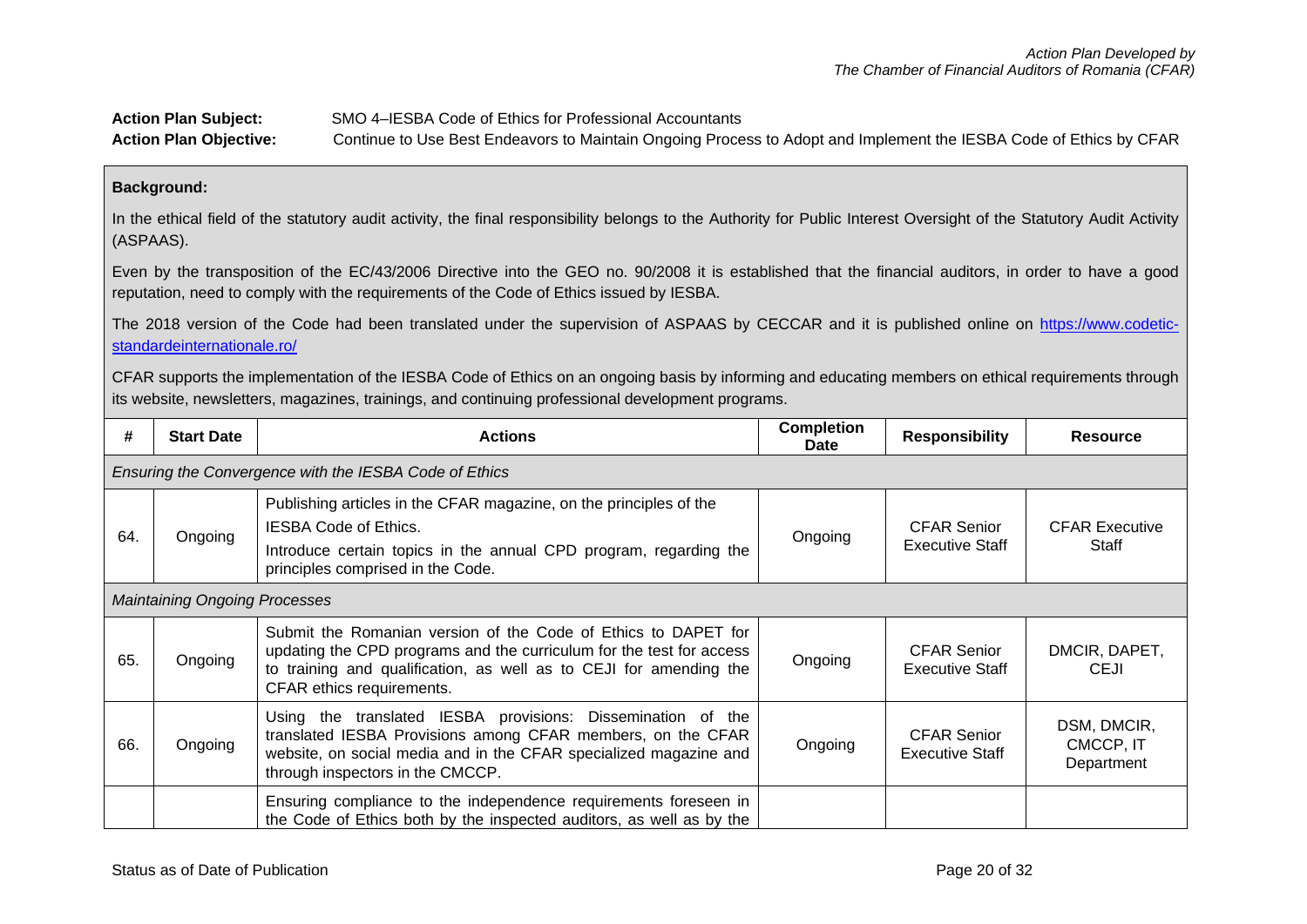|     |                  | inspection team. Specific procedures were adopted, comprising in the<br>Independence Statement signed before the quality inspections.                                                                                                                                                          |               |                                                           |                                                               |
|-----|------------------|------------------------------------------------------------------------------------------------------------------------------------------------------------------------------------------------------------------------------------------------------------------------------------------------|---------------|-----------------------------------------------------------|---------------------------------------------------------------|
| 67. | Ongoing          | Organizing technical seminars, on a national level, with the support of<br>ACCA and large-audit-firm lecturers, in view of promoting the<br>principles of the Code of Ethics issued by IFAC.<br>Ethical provisions are annually included in the CFAR CPD curriculum.                           | Ongoing       | <b>CFAR Senior</b><br><b>Executive Staff</b>              | DSM, CFAR<br><b>Executive Staff</b>                           |
| 68. | 2014-2018        | Implementing Directive 2014/56/EU of the European Parliament and<br>of the Council of 16 April 2014 amending Directive 2006/43/EC on<br>statutory audits of annual accounts and consolidated accounts<br>requirements on statutory audit and public oversight procedures<br>applied by ASPAAS. | Finished 2018 | <b>CFAR Council</b>                                       | CFAR Council,<br><b>CFAR Senior</b><br><b>Executive Staff</b> |
| 69. | December<br>2014 | Initiating procedures for supporting activities to assimilate the<br>EC/56/2014 Directive and EC/357/2014 Regulation by establishing<br>working groups on CFAR Council level, to ensure cooperation with<br>state authorities responsible with implementing the new European<br>regulations.   | Finished      | <b>CFAR Council</b>                                       | CFAR Council,<br><b>CFAR Senior</b><br><b>Executive Staff</b> |
| 70. | Ongoing          | Continuous meetings and frequent emails with ASPAAS Executive<br>staff and President with the role of updating them on the new issued<br>ethical requirements and need of translation and adoption.                                                                                            | Ongoing       | <b>CFAR</b><br>Council,<br><b>CFAR</b><br>Senior<br>staff | <b>CFAR</b><br>Council,<br>CFAR Senior staff,<br><b>DMCRI</b> |
|     |                  | Review of CFAR's Compliance Information                                                                                                                                                                                                                                                        |               |                                                           |                                                               |
| 71. | Ongoing          | Perform periodic review and update sections relevant to SMO 4 as<br>necessary.                                                                                                                                                                                                                 | Ongoing       | <b>CFAR Senior</b><br><b>Executive Staff</b>              | CMCCP, CFAR<br><b>Executive Staff</b>                         |
| 72. | Ongoing          | Monitoring quarterly evolutions through activities carried out towards<br>professional development.                                                                                                                                                                                            | Ongoing       | <b>CFAR Senior</b><br><b>Executive Staff</b>              | CMCCP, CFAR<br><b>Executive Staff</b>                         |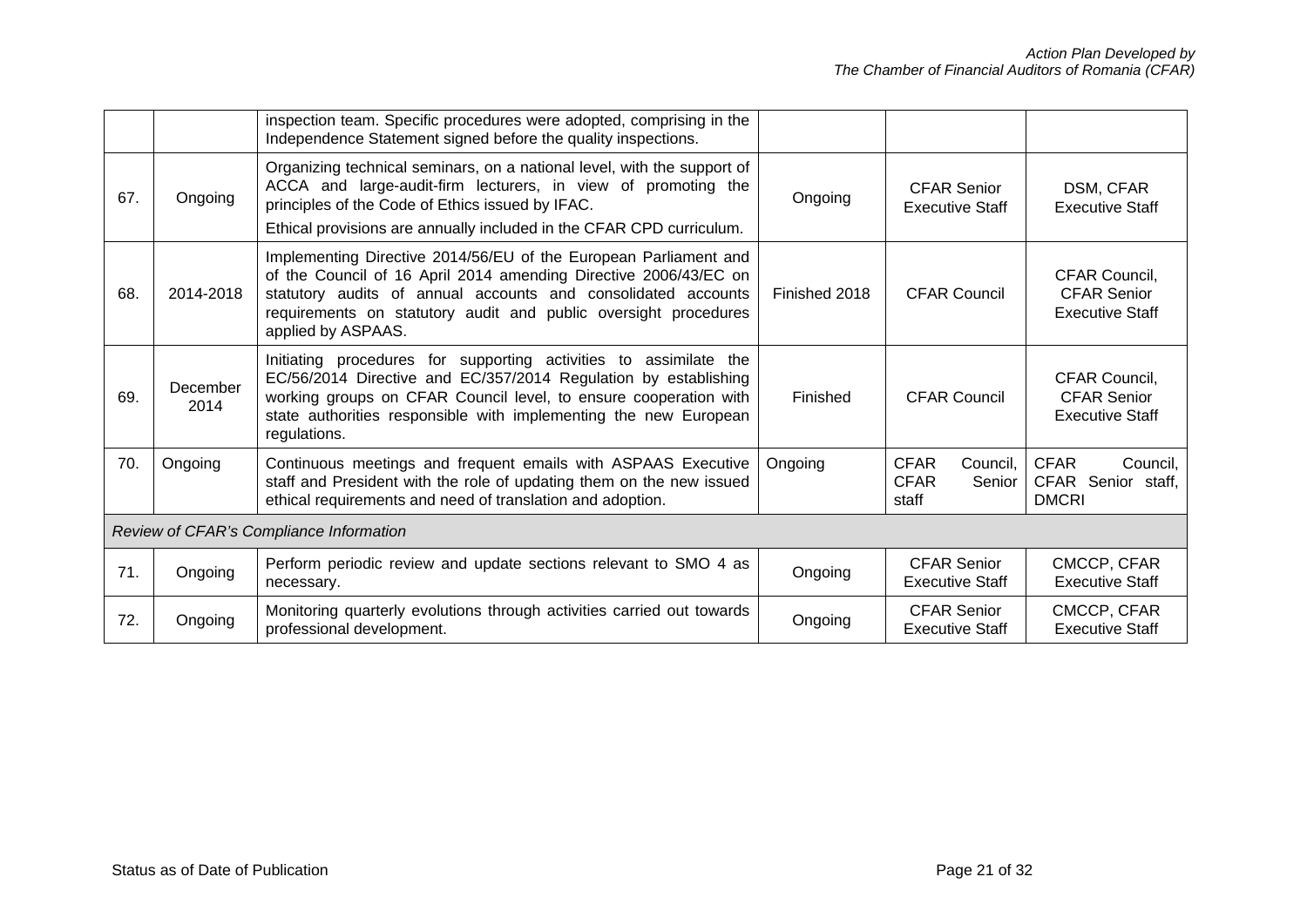### Action Plan Subject: SMO 5–International Public Sector Accounting Standards and Other Pronouncements Issued by the IPSASB<br>Action Plan Objective: Continue to use best endeavors for adopting and implementing IPSAS in Romania Continue to use best endeavors for adopting and implementing IPSAS in Romania

**Background:** In Romania, the institution responsible for the adoption and application of the IPSASs is the Ministry of Public Finances. By Order of the Minister of Public Finances, the legal framework was created so that the Romanian public institutions apply the principles of accrual accounting. Through this regulation, convergence of the national norms to certain IPSASs provisions, related to preparing financial statements and the disclosure of assets and liabilities items in these financial statements--such as: tangible fixed assets, stocks, provisions, expenses and revenues.

The implementation of IPSASs in Romania will be conducted gradually as new disclosure and reporting requirements of the financial-accounting information in the financial statements are prepared by public institutions, following the requirements of the Statistical Office of the European Communities (EUROSTAT).

The Chamber of Financial Auditors of Romania uses the best endeavors for the promotion and adoption of IPSASs in Romania.

| #   | <b>Start Date</b>                         | <b>Actions</b>                                                                                                                                                                                                                                | <b>Completion</b><br><b>Date</b> | <b>Responsibility</b>                        | <b>Resource</b>                |  |  |  |
|-----|-------------------------------------------|-----------------------------------------------------------------------------------------------------------------------------------------------------------------------------------------------------------------------------------------------|----------------------------------|----------------------------------------------|--------------------------------|--|--|--|
|     | Promoting Ongoing Convergence with IPSASs |                                                                                                                                                                                                                                               |                                  |                                              |                                |  |  |  |
| 73. | Ongoing                                   | Call for articles in the field of IPSAS to be published in the CFAR<br>"Financial Audit" magazine. The CFAR magazines and newsletters<br>include articles related to the IPSASs.                                                              | Ongoing                          | <b>DMCIR</b>                                 | <b>DMCIR</b>                   |  |  |  |
| 74. | Ongoing                                   | Continue to support implementation of IPSASs through participation<br>at national and international events and promote the importance of<br>the International Public Sector Accounting Standards.                                             | Ongoing                          | <b>CFAR Senior</b><br><b>Executive Staff</b> | <b>CFAR Executive</b><br>Staff |  |  |  |
| 75. | Ongoing                                   | Continue to use best endeavors by identifying opportunities to further<br>assist in implementation of IPSASs; This includes review of the<br>existing activities and preparation of the Action Plan for future<br>activities where necessary. | Ongoing                          | <b>CFAR Senior</b><br><b>Executive Staff</b> | <b>CFAR Executive</b><br>Staff |  |  |  |
| 76. | Ongoing                                   | Attend the works of the Accountancy and Financial Reporting Council<br>(where CFAR should be represented by its president), our<br>organization supports the adoption of IPSASs at national level.                                            | Ongoing                          | <b>CFAR Council</b>                          | <b>CFAR Executive</b><br>Staff |  |  |  |
|     | Review of CFAR's Compliance Information   |                                                                                                                                                                                                                                               |                                  |                                              |                                |  |  |  |
| 77. | Ongoing                                   | Perform periodic review and update sections relevant to SMO 5 as<br>necessary.                                                                                                                                                                | Ongoing                          | <b>CFAR Senior</b><br>Executive Staff        | DMCIR, CMCCP                   |  |  |  |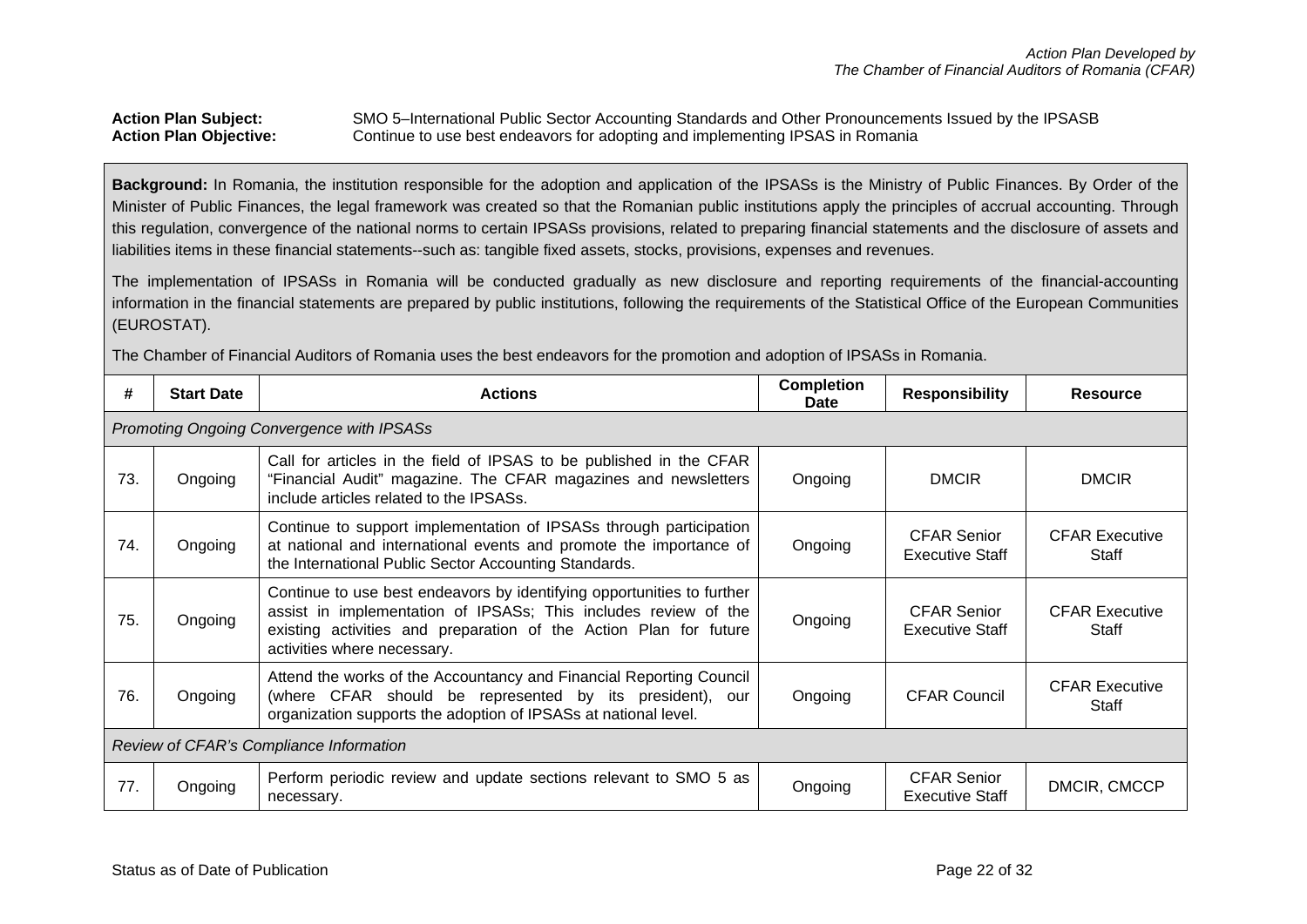### Action Plan Subject:<br>
Action Plan Objective:<br>
Use Best Endeavors to Maintain an **Action Plan Objective:** Use Best Endeavors to Maintain an Investigation and Disciplinary Mechanism that Addresses SMO 6 Requirements

### **Background:**

In Romania, the Investigation of financial auditors and audit firms for their conduct and actions in statutory audit missions and finding administrativedisciplinary violations under Law 162/2017 is performed by the Authority for Public Supervision of Statutory Audit, according to legal powers.

CFAR has the competence to establish disciplinary violations, establish disciplinary liability and apply sanctions for financial auditors and audit firms that carry out activities in the independent exercise of the profession, except for statutory audit missions, according to law.

| #   | <b>Start Date</b> | <b>Actions</b>                                                                                                                                                                                                                                                                                                                                                                                                                                                                                                            | <b>Completion</b><br>Date | <b>Responsibility</b>              | <b>Resource</b> |
|-----|-------------------|---------------------------------------------------------------------------------------------------------------------------------------------------------------------------------------------------------------------------------------------------------------------------------------------------------------------------------------------------------------------------------------------------------------------------------------------------------------------------------------------------------------------------|---------------------------|------------------------------------|-----------------|
|     |                   | <b>Further Development of Investigation &amp; Discipline Process</b>                                                                                                                                                                                                                                                                                                                                                                                                                                                      |                           |                                    |                 |
| 78. | 2015-2016         | In 2014 it was decided to establish at CFAR, an independent<br>Disciplinary Committee in accordance with the new European<br>requirements, respectively EU Regulation 537/2014                                                                                                                                                                                                                                                                                                                                            | Ongoing                   | <b>CFAR Council</b>                | <b>CEJI</b>     |
| 79. | 2016              | CEJI issued a new set of rules regarding the system of investigation<br>and discipline of the auditors, members of the Chamber of Financial<br>Auditors of Romania - aligned with the new inspection rules, expected<br>to be approved by the CFAR Council.                                                                                                                                                                                                                                                               | 4 <sup>th</sup> trimester | <b>CFAR Council</b>                | <b>CEJI</b>     |
| 80. | Ongoing           | Elaboration of a new set of rules on the process of investigation and<br>discipline.                                                                                                                                                                                                                                                                                                                                                                                                                                      | $2nd$ semester<br>2016    | <b>CEJI</b><br><b>CFAR Council</b> | <b>CEJI</b>     |
| 81. | 2015              | During 2015 were given the following sanctions:<br>Warning sanction in written - for 203 financial auditors, natural<br>$\overline{\phantom{0}}$<br>persons and 14 audit firms who have not fulfilled their obligations<br>to the Chamber on term – Council Decision no. 01/DIS/2015.<br>Warning sanction in written - for 53 financial auditors, natural<br>$\overline{\phantom{0}}$<br>persons and 2 audit firms who have not fulfilled their obligations<br>to the Chamber on term – Council Decision no. 02/DIS/2015. | 2015<br>Completed         | <b>CFAR Council</b>                | <b>CEJI</b>     |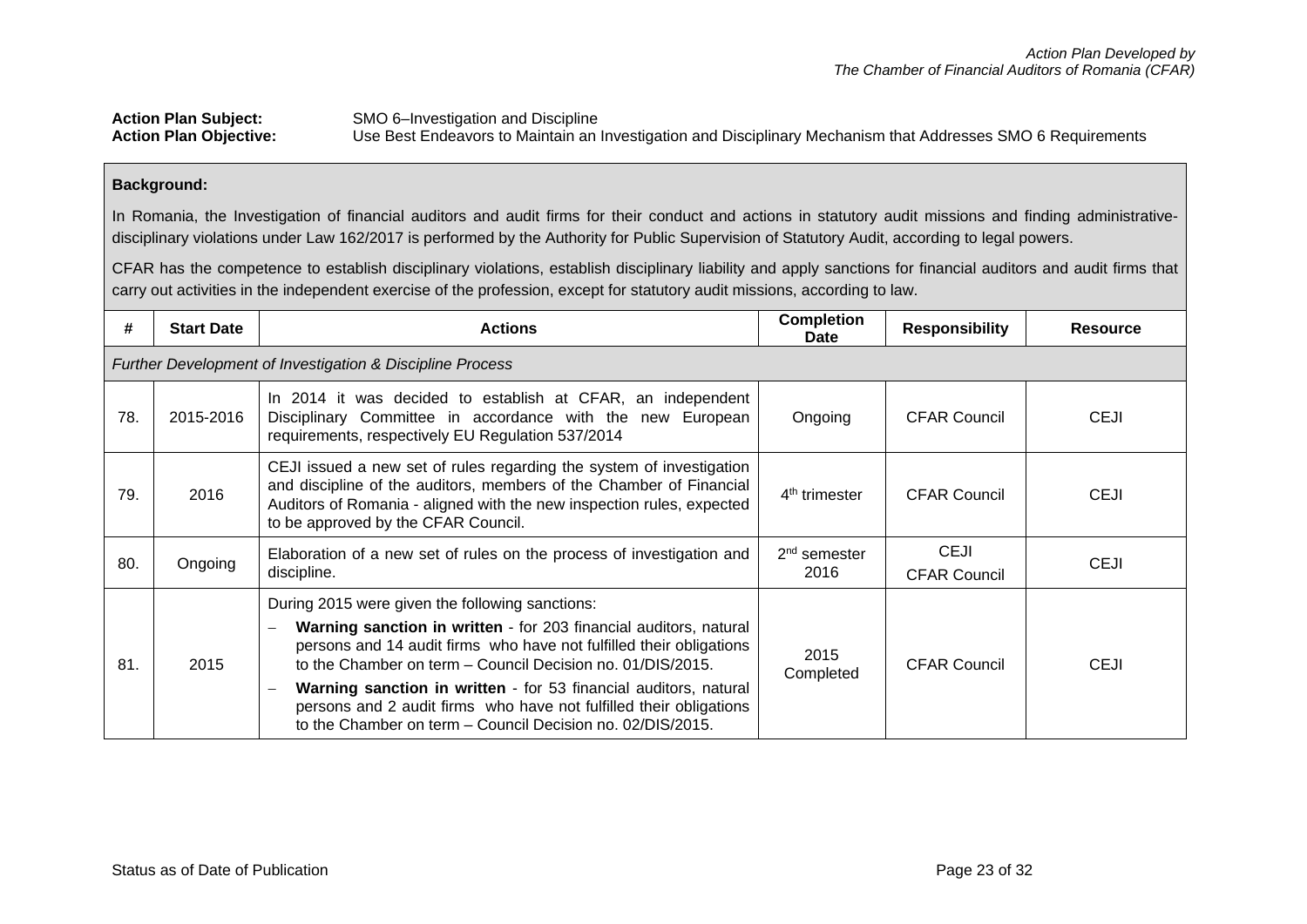| 82. | 2016                            | During 2016 were given the following sanctions:<br>Withdrawal of CFAR membership - to 192 financial auditors, 13<br>audit firms who have not fulfilled their obligations to the CFAR on<br>term, CFAR Council meeting of 27th April 2016.<br>Withdrawal of CFAR membership - to 50 financial auditors, 1<br>$\overline{\phantom{0}}$<br>audit firms who have not fulfilled their obligations to the CFAR on<br>term, CFAR Council meeting of 11 <sup>th</sup> July 2016.<br>2 sanctions of Suspending the right to carry out the activity for a<br>period of one year- for a professional accountant in Bucharest (for<br>not being able to prove the preparation of the audit file) and for<br>another financial auditor who has fulfilled internal audit work at a<br>public interest entity, overseen by the Financial Supervisory<br>Authority.<br>1 Withdrawal of CFAR membership for ISA and Ethics violation.<br>$\overline{\phantom{0}}$<br>Warning sanction in written for an audit firm for incorrect<br>$\overline{\phantom{0}}$<br>exercise of the profession. | 2016<br>Completed                 | <b>CFAR Council</b> | <b>CEJI</b>                                    |
|-----|---------------------------------|----------------------------------------------------------------------------------------------------------------------------------------------------------------------------------------------------------------------------------------------------------------------------------------------------------------------------------------------------------------------------------------------------------------------------------------------------------------------------------------------------------------------------------------------------------------------------------------------------------------------------------------------------------------------------------------------------------------------------------------------------------------------------------------------------------------------------------------------------------------------------------------------------------------------------------------------------------------------------------------------------------------------------------------------------------------------------|-----------------------------------|---------------------|------------------------------------------------|
| 83. | 2016 2 <sup>nd</sup><br>quarter | Translations of the Handbook of the Code of Ethics for Professional<br>Accountants of IESBA, 2015 edition.                                                                                                                                                                                                                                                                                                                                                                                                                                                                                                                                                                                                                                                                                                                                                                                                                                                                                                                                                                 | 4 <sup>th</sup> trimester<br>2016 | <b>CFAR Council</b> | DMCIR, translation<br>and review<br>committees |
| 84. | 2016                            | Adoption, by CFAR Council Decision (No. 114 / 2016) of the<br>Handbook of the Code of Ethics for Professional Accountants, 2015<br>edition, prepared by the International Ethics Standards Board for<br>Accountants (IESBA) of the International Federation of Accountants.                                                                                                                                                                                                                                                                                                                                                                                                                                                                                                                                                                                                                                                                                                                                                                                                | 2016<br>Completed                 | <b>CFAR Council</b> | DMCIR, CFAR<br>Council                         |
| 85. | 2017                            | Aligning the investigation and discipline mechanism to the provisions<br>according to the Handbook of the Code of Ethics for Professional<br>Accountants, 2013 edition.                                                                                                                                                                                                                                                                                                                                                                                                                                                                                                                                                                                                                                                                                                                                                                                                                                                                                                    | 2017                              | <b>CFAR Council</b> | CEJI, DMCPC                                    |
| 86. | 2018                            | In the application of GEO 75/1999 as amended by Law no. 162/2017,<br>the Regulation on the organization and functioning of CFAR was<br>issued, approved by the Conference Decision no. 2 of APRIL 21,<br>2018 and published in the Official Gazette Part I no. 436 of May 23,<br>2018, which includes Chapter IV "Investigations and sanctions", which<br>provides in Articles 42-45 the competence of CFAR through the<br>Disciplinary Commission for finding disciplinary violations, which are<br>the disciplinary violations, disciplinary sanctions and disciplinary                                                                                                                                                                                                                                                                                                                                                                                                                                                                                                  | 1 <sup>nd</sup> trimester<br>2018 | <b>CFAR Council</b> | CEJI, Legal<br>Department                      |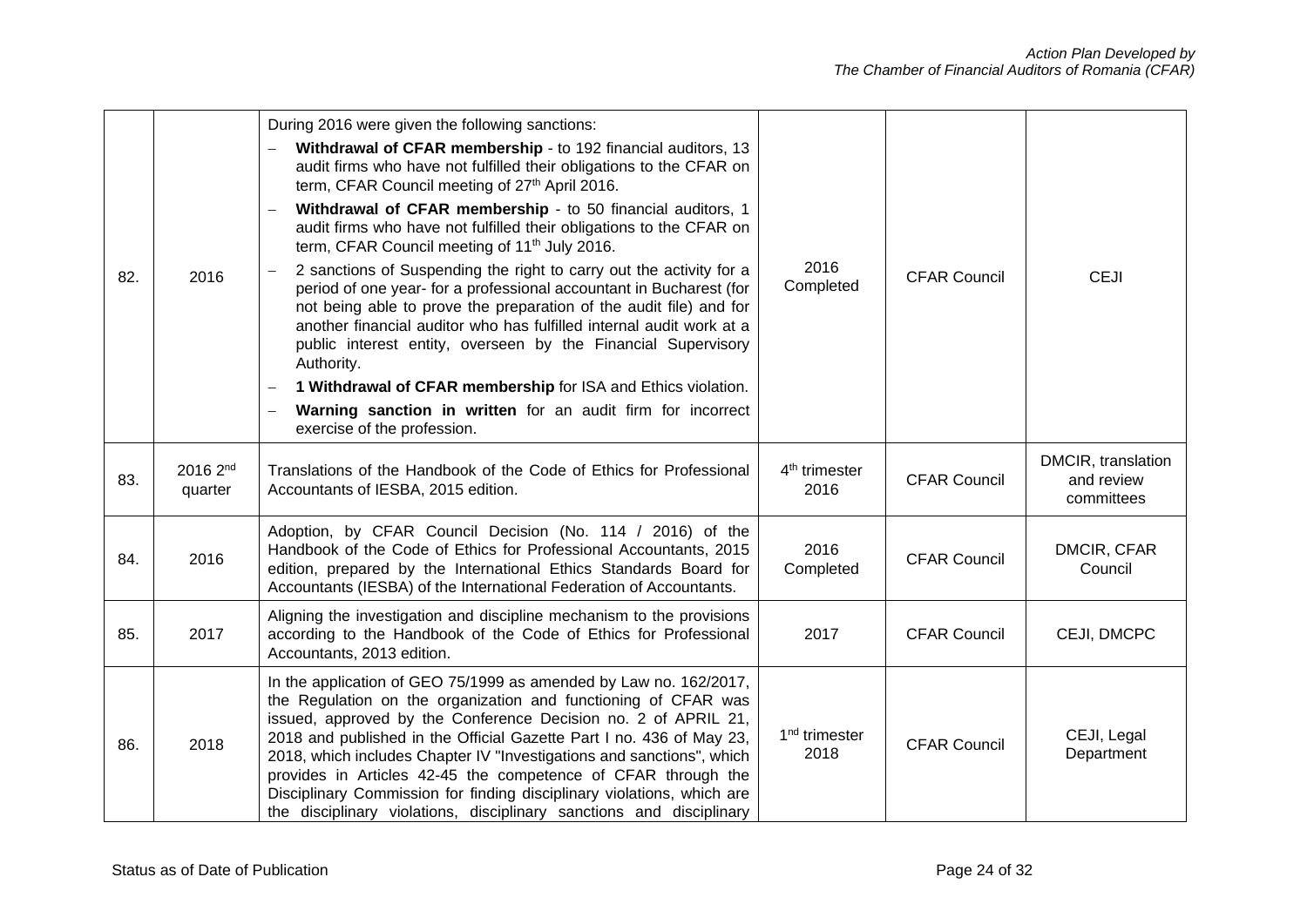|     |      | procedure.                                                                                                                                                                                                                                                                                                                                                                                                                                                                                                                                                                                                                                                                                                                                                                                                        |                                   |                                           |                                                                                               |
|-----|------|-------------------------------------------------------------------------------------------------------------------------------------------------------------------------------------------------------------------------------------------------------------------------------------------------------------------------------------------------------------------------------------------------------------------------------------------------------------------------------------------------------------------------------------------------------------------------------------------------------------------------------------------------------------------------------------------------------------------------------------------------------------------------------------------------------------------|-----------------------------------|-------------------------------------------|-----------------------------------------------------------------------------------------------|
| 87. | 2019 | In 2019, during the CFAR Conference on April 21, the Disciplinary<br>Commission was elected at the CFAR level, as an independent,<br>independent entity, with investigative attributions and discipline for the<br>profession of financial auditor in Romania. The legal framework that<br>was the basis for the establishment of the Disciplinary Commission is<br>art. 32 ^ 1 of GEO no. 75/1999, as amended by Law 162/2017.<br>Thus, according to art. 32 ^ 1 of GEO 75/1999 The Disciplinary<br>Commission of the Chamber is competent to resolve disciplinary<br>notifications regarding disciplinary violations committed by financial<br>auditors and audit firms, if their actions are related to the activities<br>provided in art. 3 para. (3) lit. b) -e) and par. (4) lit. a) -c) of GEO<br>75/1999. | 2 <sup>rd</sup> trimester<br>2019 | <b>CFAR Council</b>                       | CEJI, CFAR Senior<br><b>Executive Staff</b>                                                   |
| 88. | 2019 | The members of the Disciplinary Commission have established a<br>mechanism for appointing the President, by rotation, for a period of 3<br>years during the term of office. The president will hold this position for<br>one year, the other members having the opportunity to come to the<br>presidency of the Disciplinary Commission in order by the number of<br>votes obtained at the CAFR Conference.                                                                                                                                                                                                                                                                                                                                                                                                       | 2019                              | <b>CFAR</b><br>Disciplinary<br>commission | <b>CFAR Disciplinary</b><br>commission                                                        |
| 89. | 2020 | In 2020, due to the COVID-19 pandemic, the Disciplinary Commission<br>could not physically meet until May 2020, however, four meetings<br>took place in May, June, September and December and resolved<br>three disciplinary cases and they were working on three disciplinary<br>cases. The meetings of the Disciplinary Commission are quarterly.                                                                                                                                                                                                                                                                                                                                                                                                                                                               | 2020                              | <b>CFAR</b><br>Disciplinary<br>commission | <b>CFAR Disciplinary</b><br>commission, CEJI,<br><b>CFAR Senior</b><br><b>Executive Staff</b> |
| 90. | 2020 | The regulations of the disciplinary commission were made public by<br>publishing them on the Chamber's website and the CEJI<br>disseminated the disciplinary procedure among the members,<br>including the inclusion in the professional training program of the<br>members of some topics related to the investigation and discipline<br>system with the aim of encouraging the reporting of any problems that<br>may constitute possible disciplinary violations.                                                                                                                                                                                                                                                                                                                                               | 2019-2020                         | <b>CFAR</b>                               | <b>CFAR EXECUTIVE</b><br><b>STAFF</b>                                                         |
| 91. | 2020 | In 2020, the Disciplinary Commission solved three disciplinary cases,<br>with the support in solving the files on its role, by the CMCCP, from a<br>professional point of view and from a technical and administrative<br>point of view on the implementation of the disciplinary procedure by                                                                                                                                                                                                                                                                                                                                                                                                                                                                                                                    | 2020                              | <b>CFAR</b><br>Disciplinary<br>commission | CEJI, CMCCCP                                                                                  |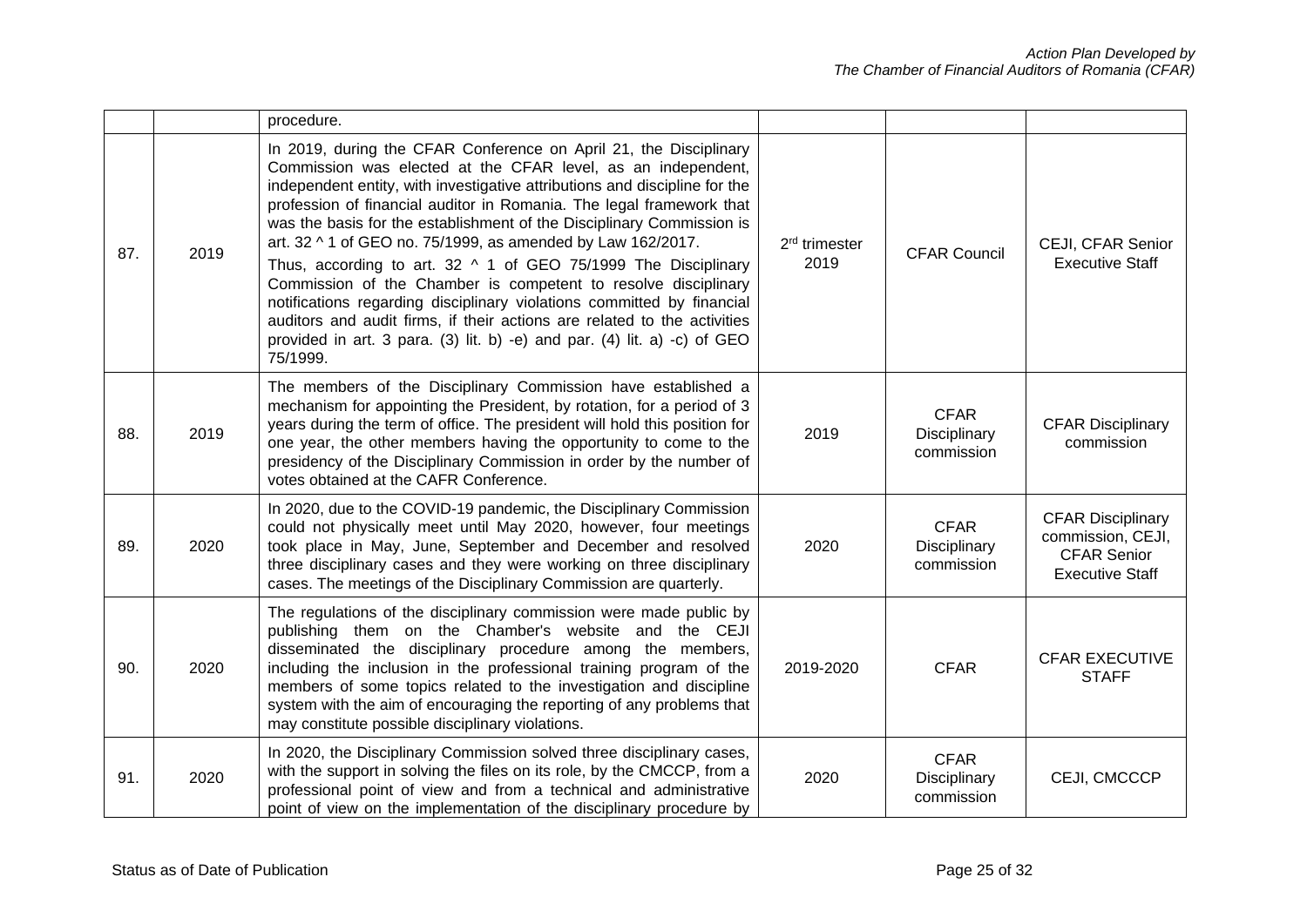|      |           | the CEJI.                                                                                                                                                                                                                                                                                                                                                                                                                                                    |                                                               |                                              |                                      |
|------|-----------|--------------------------------------------------------------------------------------------------------------------------------------------------------------------------------------------------------------------------------------------------------------------------------------------------------------------------------------------------------------------------------------------------------------------------------------------------------------|---------------------------------------------------------------|----------------------------------------------|--------------------------------------|
| 92.  | 2020      | In 2020, the Disciplinary Commission ordered a disciplinary sanction,<br>against a financial auditor, the suspension of the activity for a period<br>of 1 year, being forbidden to the financial auditor to carry out the<br>activities provided in art. 3 para. (3) lit. b) -e) of GEO no. 75/1999.                                                                                                                                                         | 2020                                                          | <b>CFAR</b><br>Disciplinary<br>commission    | CEJI, CMCCCP                         |
| 93.  | 2021      | The Disciplinary Commission is currently working on three disciplinary<br>cases.                                                                                                                                                                                                                                                                                                                                                                             | 2021                                                          | <b>CFAR</b><br>Disciplinary<br>commission    | CEJI, CMCCCP                         |
| 94.  | Ongoing   | Updating CFAR Regulations, subsequent to amendments brought by<br>the EU Directive 56/2014.                                                                                                                                                                                                                                                                                                                                                                  | Ongoing                                                       | <b>CFAR Senior</b><br><b>Executive Staff</b> | CEJI, CFAR<br><b>Executive Staff</b> |
| 95.  | Ongoing   | Suggesting necessary changes in the existing regulation, according to<br>identifications in the process of its revision. CFAR regulations include<br>effective and proportionate sanctions for statutory auditors and audit<br>firms that do not carry out statutory audits in accordance with the legal<br>provisions in force, issued by the Chamber.                                                                                                      | Ongoing                                                       | <b>CFAR Senior</b><br><b>Executive Staff</b> | CEJI, CFAR<br>executive Staff        |
| 96.  | Ongoing   | Ongoing collaboration with The Public Oversight Body regarding<br>disciplinary sanctions applied by CFAR,                                                                                                                                                                                                                                                                                                                                                    | Ongoing                                                       | <b>CFAR Senior</b><br><b>Executive Staff</b> | CEJI, CFAR<br><b>Executive Staff</b> |
| 97.  | Ongoing   | Receiving requests for investigations - mostly technical or ethical.                                                                                                                                                                                                                                                                                                                                                                                         | Ongoing                                                       | CFAR -<br>disciplinary<br>commission         | <b>CEJI</b>                          |
| 98.  | Annually  | Annually, the Disciplinary Commission prepares and presents to the<br>Chamber a report, including a summary of the investigation and<br>discipline activity carried out in the previous year, as well as proposals<br>for measures to improve the activity and remedy any deficiencies that<br>are published on the Chamber's website. The annual report of the<br>Disciplinary Commission is submitted to the Conference of the<br>Chamber for information. | Ongoing                                                       | <b>CFAR</b><br>Conference                    | <b>CEJI</b>                          |
| 99.  | 2017-2019 | Updating CFAR Regulations, subsequent to amendments brought by<br>the EU 56/2014 Directive.                                                                                                                                                                                                                                                                                                                                                                  | <sup>3rd</sup> trimester<br>2019                              | <b>CFAR Council</b>                          | CEJI, CFAR<br><b>Executive Staff</b> |
| 100. | 2017-2020 | Round tables with CFAR members, with representatives of the<br>oversight body, as well as with other stakeholders on the new<br>European legislation, its impact and how it is intended to be<br>implemented in Romania (aspects that also aim the scope of                                                                                                                                                                                                  | 3 <sup>rd</sup> trimester<br>2017- $4^{th}$<br>trimester 2020 | <b>CFAR Council</b>                          | CEJI, CFAR<br><b>Executive Staff</b> |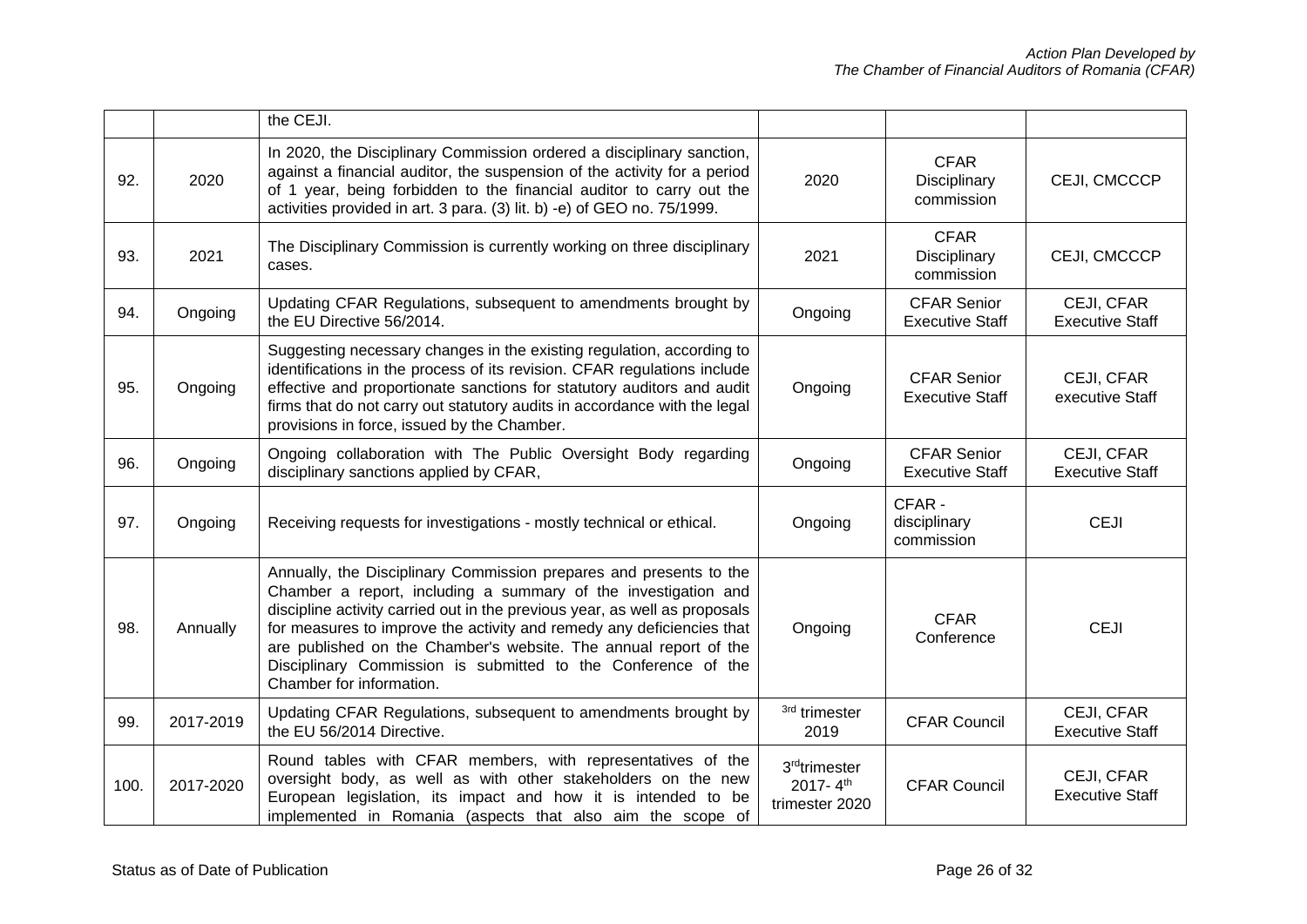|      |                                      | investigations and sanctions).                                                                                                                                                                                                                                                                                                                                                                                                                                                                                                                                                                                                                                                          |                                                    |                                              |                                                               |
|------|--------------------------------------|-----------------------------------------------------------------------------------------------------------------------------------------------------------------------------------------------------------------------------------------------------------------------------------------------------------------------------------------------------------------------------------------------------------------------------------------------------------------------------------------------------------------------------------------------------------------------------------------------------------------------------------------------------------------------------------------|----------------------------------------------------|----------------------------------------------|---------------------------------------------------------------|
|      | <b>Maintaining Ongoing Processes</b> |                                                                                                                                                                                                                                                                                                                                                                                                                                                                                                                                                                                                                                                                                         |                                                    |                                              |                                                               |
| 101. | Ongoing                              | Review of investigation and discipline process, to determine whether<br>the process elements can be improved and further developed.                                                                                                                                                                                                                                                                                                                                                                                                                                                                                                                                                     | Ongoing                                            | <b>CFAR Senior</b><br><b>Executive Staff</b> | CEJI, CFAR<br><b>Executive Staff</b>                          |
| 102. | Ongoing                              | Publication of case studies to encourage students and qualified<br>members to study them, ensuring that the rights of all those involved<br>(e.g. the rights of those involved in civil or related criminal<br>proceedings) are not negatively affected, by the date and content of<br>these reports. When circumstances permit, those responsible for<br>drafting these reports, issue them after consulting those responsible<br>for the investigation and for imposing civil or criminal sanctions.<br>Each year, the course materials for the related topics for auditors and<br>trainees were designed so that in addition to the theoretical part, case<br>studies are presented. | Ongoing                                            | <b>CFAR Senior</b><br><b>Executive Staff</b> | CEJI, DAPET,<br><b>CFAR Staff</b>                             |
| 103. | Ongoing                              | Publication of additional statistics on investigations and discipline, this<br>being able to strengthen the public trust in the oversight and<br>regulation of the audit profession, or, alternatively, increased attention<br>to areas that need improvement.                                                                                                                                                                                                                                                                                                                                                                                                                          | Ongoing                                            | <b>CFAR Senior</b><br><b>Executive Staff</b> | CEJI, CFAR<br><b>Executive Staff</b>                          |
| 104. | Ongoing                              | Performing the process of investigation and discipline, to ensure<br>compliance with the standards and ethics requirements. CEJI                                                                                                                                                                                                                                                                                                                                                                                                                                                                                                                                                        | Ongoing                                            | <b>CFAR Senior</b><br><b>Executive Staff</b> | CEJI, CFAR<br><b>Executive Staff</b>                          |
| 105. | Ongoing                              | Maintain sustained endeavors to offering assurances regarding the<br>CFAR investigation and discipline mechanism that continues to<br>address all SMO 6 requirements.                                                                                                                                                                                                                                                                                                                                                                                                                                                                                                                   | Ongoing                                            | <b>CFAR Senior</b><br><b>Executive Staff</b> | CEJI, CFAR<br><b>Executive Staff</b>                          |
| 106. | Ongoing                              | Publication of articles in the "Audit Practice" magazine, edited by<br>CFAR, that cover some aspects on the subject of disciplinary<br>investigations, disciplinary procedures, cases of disciplinary, civil or<br>criminal liability, by case.                                                                                                                                                                                                                                                                                                                                                                                                                                         | Ongoing                                            | <b>CFAR Senior</b><br><b>Executive Staff</b> | <b>CEJI</b>                                                   |
| 107. | 2017-2018                            | Implementing Directive 2014/56 / EU requirements on statutory audit<br>and public oversight procedures applied by CSIPPC.                                                                                                                                                                                                                                                                                                                                                                                                                                                                                                                                                               | 3rd trimester<br>$2017 - 2^{nd}$<br>trimester 2018 | <b>CFAR Council</b>                          | CFAR Council,<br><b>CFAR Senior</b><br><b>Executive Staff</b> |
| 108. | 2018                                 | Tracking how the investigation and discipline system, implemented in<br>accordance with Directive 2014/56 / EU is functional and identify<br>issues to be improved.                                                                                                                                                                                                                                                                                                                                                                                                                                                                                                                     | In progress                                        | <b>CFAR Council</b>                          | CFAR Council,<br><b>CFAR Senior</b><br><b>Executive Staff</b> |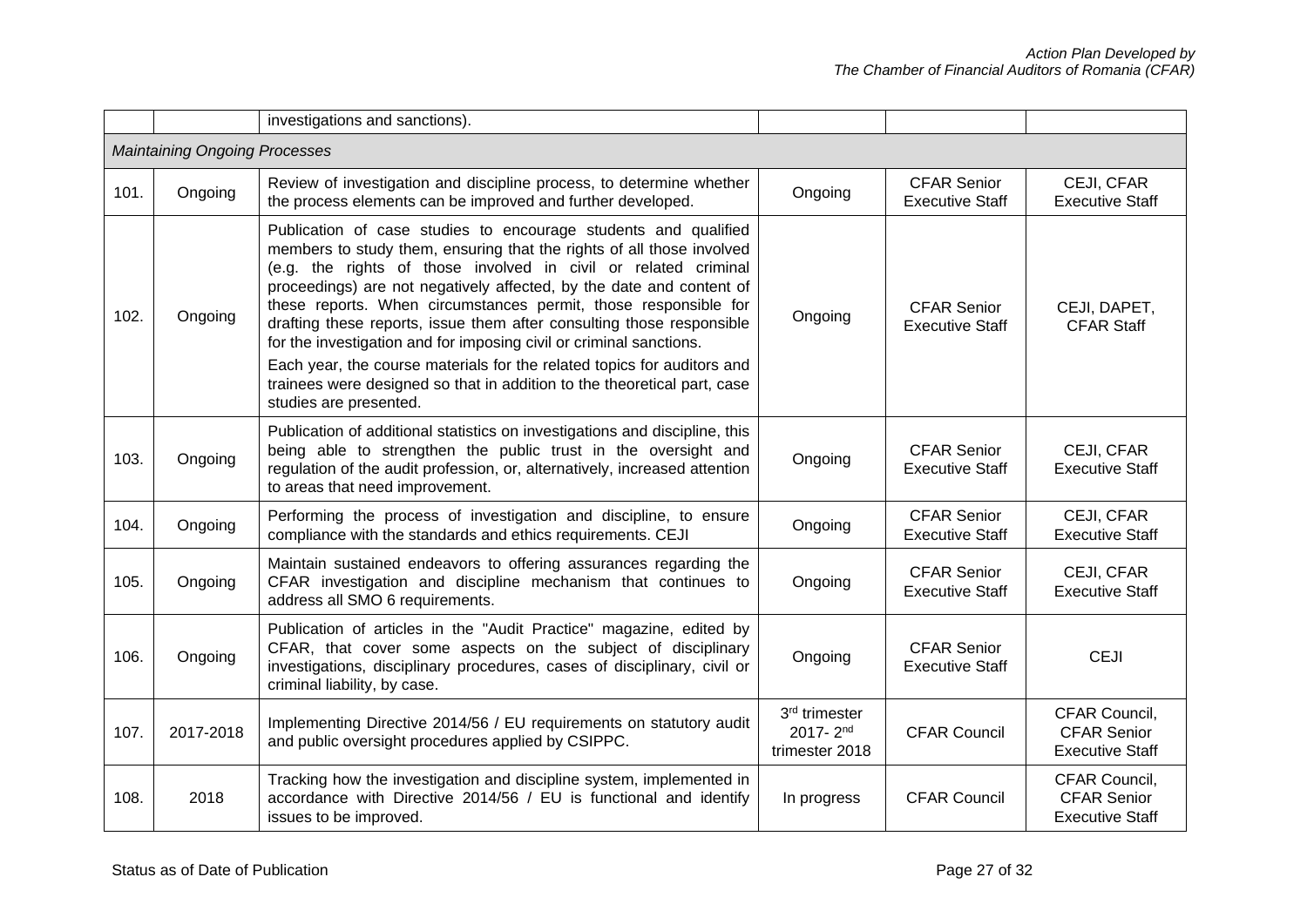| Review of CFAR's Compliance Information |         |                                                                   |         |                                              |                                        |  |
|-----------------------------------------|---------|-------------------------------------------------------------------|---------|----------------------------------------------|----------------------------------------|--|
| 109.                                    | Ongoing | Regular updating of the relevant sections on SMO 6, if necessary. | Ongoing | <b>CFAR Senior</b><br><b>Executive Staff</b> | CMCCCP, CFAR<br><b>Executive Staff</b> |  |

# **Main Requirements of SMO 6**

| <b>Requirements</b>                                                                                                                          |                                                                                                                                                         | <b>CFAR</b><br>Yes   No   Partially | <b>ASPAAS</b><br>Yes   No   Partially | <b>Comments</b>                                                                                                           |
|----------------------------------------------------------------------------------------------------------------------------------------------|---------------------------------------------------------------------------------------------------------------------------------------------------------|-------------------------------------|---------------------------------------|---------------------------------------------------------------------------------------------------------------------------|
| 1.                                                                                                                                           | <b>Scope of the System</b><br>A system of investigation, discipline and appeals<br>exists for the accountancy profession. The system is<br>operational. | Υ                                   | Υ                                     |                                                                                                                           |
| 2.                                                                                                                                           | Information about the types of misconduct which may<br>bring about investigative actions is publicly available.                                         | Υ                                   | Υ                                     | They are provided in Chapter VII "Investigations<br>and sanctions" of law 162/2017.                                       |
| 3.                                                                                                                                           | <b>Initiation of Proceedings</b><br>Both a "complaints-based" and an "information-<br>based" approach are adopted.                                      | Y                                   | Υ                                     | Both are provided in the article 84 of law<br>162/2017 and in Regulations of the ASPAAS<br><b>Disciplinary Commission</b> |
| 4.                                                                                                                                           | Link with the results of QA reviews has been<br>established.                                                                                            | Υ                                   | Y                                     |                                                                                                                           |
| <b>Investigative Process</b><br>A committee or similar body exists for performing<br>5.<br>investigations.                                   |                                                                                                                                                         | Y                                   | Υ                                     |                                                                                                                           |
| 6.                                                                                                                                           | Members of a committee are independent of the<br>subject of the investigation and other related parties.                                                | Y                                   | Υ                                     |                                                                                                                           |
| <b>Disciplinary Process</b><br>A separate disciplinary committee/entity exists to<br>7.<br>make disciplinary decisions on referrals from the |                                                                                                                                                         | Y                                   | Υ                                     |                                                                                                                           |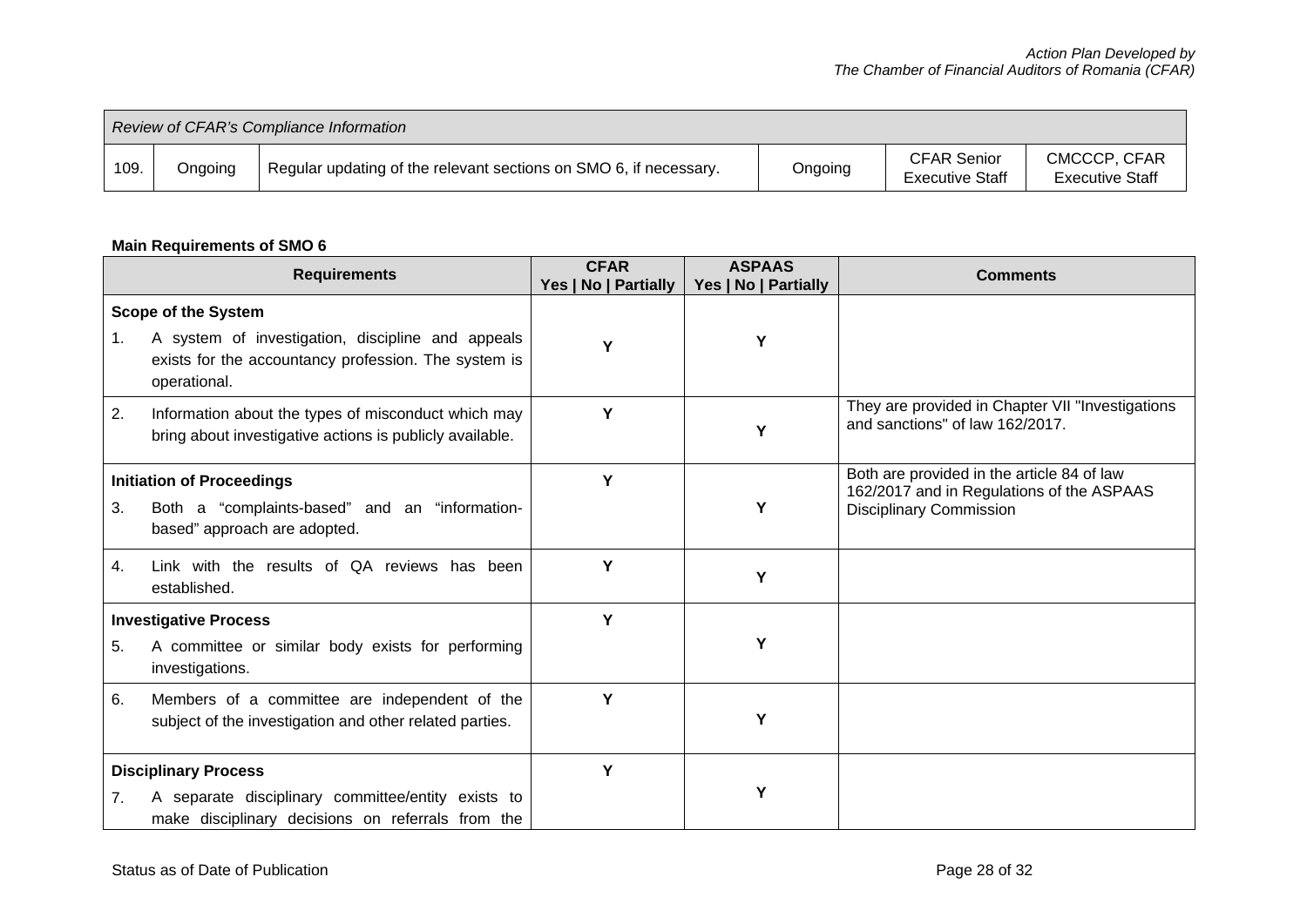| <b>Requirements</b> |                                                                                                                                                                                                                                                         | <b>CFAR</b><br>Yes   No   Partially | <b>ASPAAS</b><br>Yes   No   Partially | <b>Comments</b>                                                                                                                                             |
|---------------------|---------------------------------------------------------------------------------------------------------------------------------------------------------------------------------------------------------------------------------------------------------|-------------------------------------|---------------------------------------|-------------------------------------------------------------------------------------------------------------------------------------------------------------|
|                     | investigation committee.                                                                                                                                                                                                                                |                                     |                                       |                                                                                                                                                             |
| 8.                  | Members of the committee/entity include professional<br>accountants as well as non-accountants.                                                                                                                                                         |                                     |                                       | The disciplinary commission of ASPAAS as per<br>Law 162/2017 consists of 4 members with legal<br>or economic training and has the following<br>composition: |
|                     |                                                                                                                                                                                                                                                         | N                                   | Υ                                     | a) a representative of the Ministry of Public<br>Finance;                                                                                                   |
|                     |                                                                                                                                                                                                                                                         |                                     |                                       | b) a representative of the National Bank of<br>Romania;                                                                                                     |
|                     |                                                                                                                                                                                                                                                         |                                     |                                       | c) a representative<br>of the<br>Financial<br><b>Supervisory Authority;</b>                                                                                 |
|                     |                                                                                                                                                                                                                                                         |                                     |                                       | d) a representative of ASPAAS.                                                                                                                              |
| 9.                  | The tribunal exhibits independence of the subject of<br>the investigation and other related parties.                                                                                                                                                    | Y                                   | Y                                     |                                                                                                                                                             |
| <b>Sanctions</b>    |                                                                                                                                                                                                                                                         | Y                                   |                                       | All these sanctions and more are provided by law<br>in Article 40 of Law 162/2017.                                                                          |
| 10.                 | The disciplinary system allows imposing an extensive<br>range of penalties. It is particularly important to<br>include (a) loss of professional designation; (b)<br>restriction and removal of practicing rights; and (c)<br>exclusion from membership. |                                     | Y                                     |                                                                                                                                                             |
|                     | <b>Rights of Representation and Appeal</b>                                                                                                                                                                                                              | Y                                   |                                       | The competent court from the Romanian                                                                                                                       |
|                     | 11. A third appeals body exists which is separate from<br>both the disciplinary committee and investigative<br>committee.                                                                                                                               |                                     | Y                                     | jurisdiction.<br>The decisions of the Disciplinary Commission<br>can be challenged in the competent court.                                                  |
|                     | <b>Administrative Processes</b><br>12. Timeframe targets for disposal of all cases are set.                                                                                                                                                             | Y                                   | Y                                     | All are established in paragraph 6 of art. 84 of<br>Law 162/2017                                                                                            |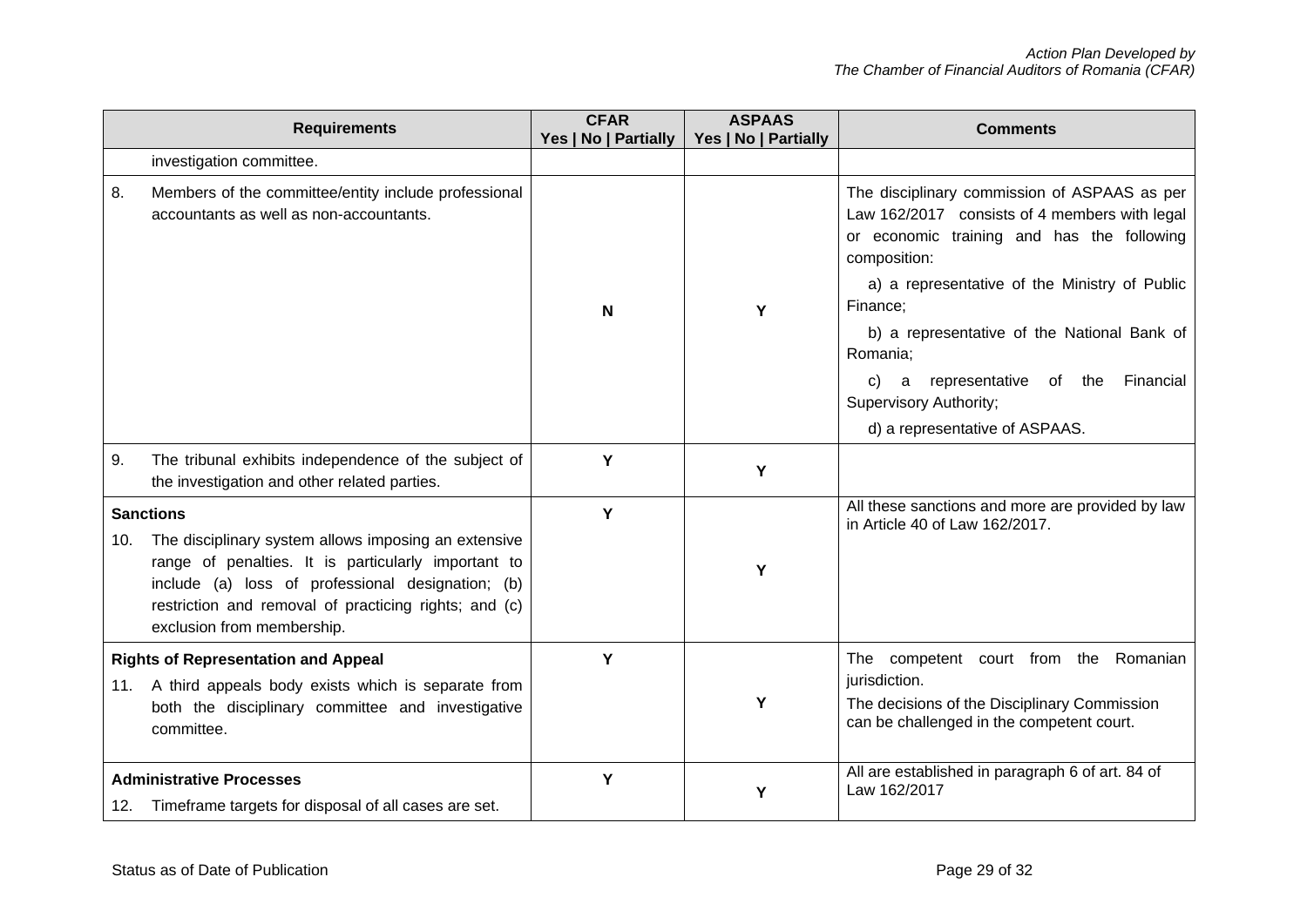|     | <b>Requirements</b>                                                                                                                                                                        | <b>CFAR</b><br>Yes   No   Partially | <b>ASPAAS</b><br>Yes   No   Partially | <b>Comments</b>                                                                                                                                                                                                                           |
|-----|--------------------------------------------------------------------------------------------------------------------------------------------------------------------------------------------|-------------------------------------|---------------------------------------|-------------------------------------------------------------------------------------------------------------------------------------------------------------------------------------------------------------------------------------------|
| 13. | Tracking mechanisms to monitor<br>progress in<br>investigation and discipline and related procedures<br>are established.                                                                   | <b>Partially</b>                    | Y                                     | Through the Department for Monitoring and<br>Professional Competence.<br>All these aspects are regulated in the Regulation<br>of the Disciplinary Commission                                                                              |
| 14. | Records of investigations and disciplinary processes<br>are established.                                                                                                                   | Y                                   | Υ                                     |                                                                                                                                                                                                                                           |
|     | <b>Public Interest Considerations</b>                                                                                                                                                      | Y                                   |                                       |                                                                                                                                                                                                                                           |
| 15. | Activities are supported to ensure that the public is<br>aware that an investigative and disciplinary system<br>exists in the jurisdiction.                                                |                                     | Υ                                     |                                                                                                                                                                                                                                           |
|     | 16. A process for the independent review of complaints<br>on which there was no follow-up is established.                                                                                  | Υ                                   | Y                                     | All complaints have a procedure for resolving,<br>whether the applicant replies or not.                                                                                                                                                   |
| 17. | The results of the investigative and disciplinary<br>proceedings are made available to the public.                                                                                         | <b>Partially</b>                    | <b>Partially</b>                      |                                                                                                                                                                                                                                           |
| 18. | <b>Liaison with Outside Bodies</b><br>There is an appropriate process for liaison with<br>outside bodies on possible involvement in serious<br>crimes and offences.                        | <b>Partially</b>                    | <b>Partially</b>                      |                                                                                                                                                                                                                                           |
| 19. | <b>Regular Review of Implementation and Effectiveness</b><br>Regular review of implementation and effectiveness<br>of the system are performed, and corrective actions<br>are implemented. | Υ                                   | Υ                                     | By means of the Internal Market Information<br>System, for disciplinary sanctions.<br>When required by the intern or international<br>context (amendments of European legislation<br>which has to be implemented), the law is<br>amended. |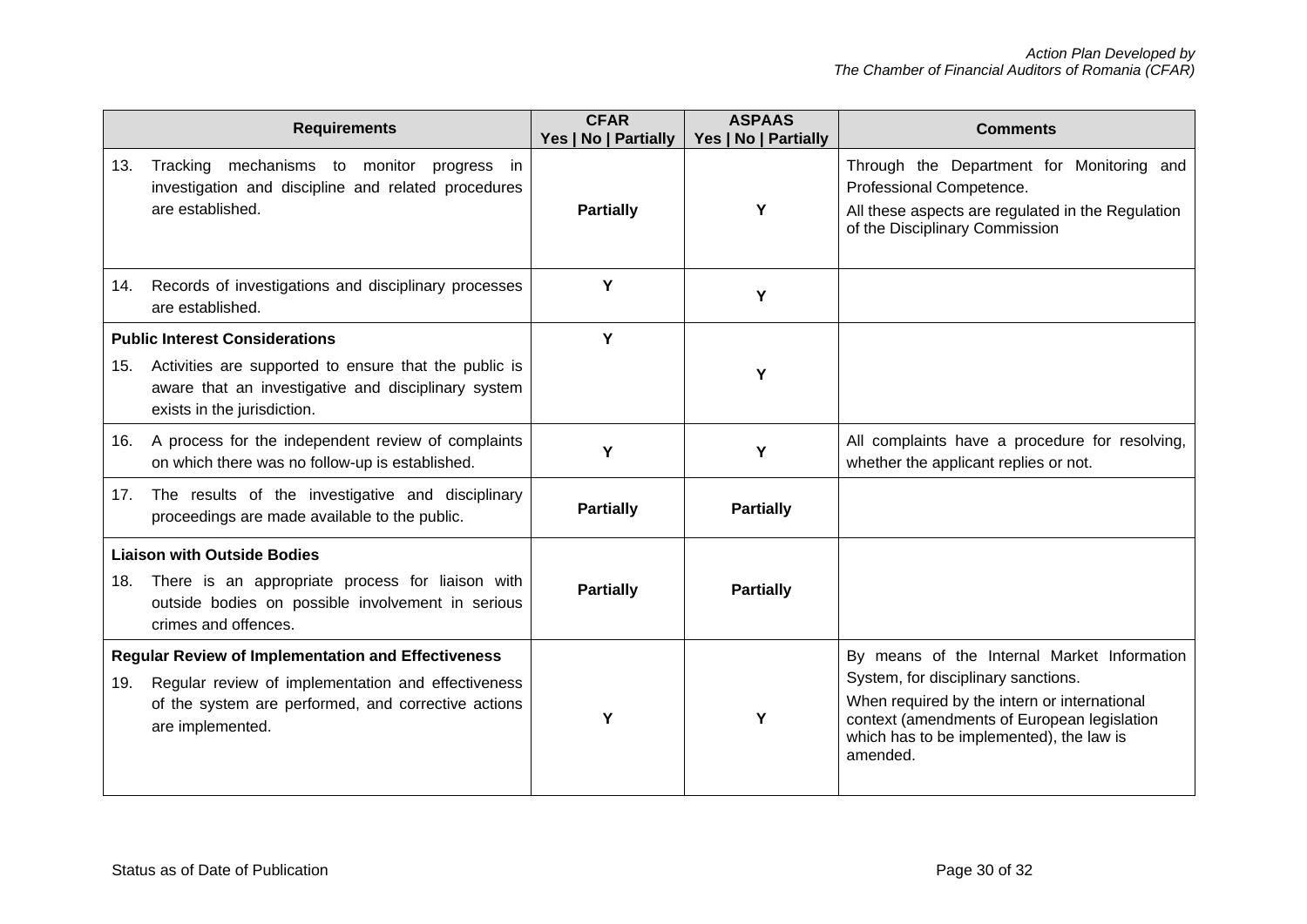Action Plan Subject: SMO 7–International Financial Reporting Standards and Other Pronouncements issued by the IASB<br>Action Plan Objective: Continue the sustained Endeavors for the Adoption and Implementation of IFRS Continue the sustained Endeavors for the Adoption and Implementation of IFRS

### **Background:**

The institution responsible for the IFRSs application in Romania is the Ministry of Public Finances. According to the Order of the Minister of Public Finances no. 1121/1006 on the application of the International Financial Reporting Standards, in Romania we continue the gradual implementation of the IFRSs.

The International Financial Reporting Standards means the International Financial Reporting Standards (IFRS), International Accounting Standards (IAS) and related Interpretations (SIC-IFRIC interpretations), subsequent amendments to those standards and related interpretations, future related standards and interpretations, so as approved by the European Union, translated and published in Romanian. Companies whose securities at balance sheet date are admitted into trading on a regulated market and who prepare consolidated financial statements are required that from fiscal year 2007, to apply the International Financial Reporting Standards.

By actively participating in meetings of the Accounting and Financial Reporting (CCRF) and through its actions, the Chamber of Financial Auditors of Romania makes best efforts to promote the adoption of IFRS in Romania.

| #    | <b>Start Date</b>                                                                                             | <b>Actions</b>                                                                                                                                                                                                                                                                                                                                                                                                                           | <b>Completion</b><br><b>Date</b> | <b>Responsibility</b>                          | <b>Resource</b>                                                                                  |  |  |
|------|---------------------------------------------------------------------------------------------------------------|------------------------------------------------------------------------------------------------------------------------------------------------------------------------------------------------------------------------------------------------------------------------------------------------------------------------------------------------------------------------------------------------------------------------------------------|----------------------------------|------------------------------------------------|--------------------------------------------------------------------------------------------------|--|--|
|      | Monitoring the Audit Activity Performed by CFAR Members to the Clients that Prepare IFRS Financial Statements |                                                                                                                                                                                                                                                                                                                                                                                                                                          |                                  |                                                |                                                                                                  |  |  |
| 110. | Ongoing                                                                                                       | Performing inspections on the activity of CFAR members that perform<br>audit for main listed companies, with greater frequency than<br>inspections of other audit firms (no more than once every three<br>years). Norms on quality review, stipulate verification every 3 years<br>for auditors of public interest entities, compared to seven years in<br>other cases.                                                                  |                                  | <b>CFAR Senior</b><br>Executive Staff          | <b>CFAR Executive</b><br>Staff                                                                   |  |  |
|      | Promoting Ongoing Convergence with IFRSs                                                                      |                                                                                                                                                                                                                                                                                                                                                                                                                                          |                                  |                                                |                                                                                                  |  |  |
| 111. | May 2005                                                                                                      | Supporting activities related to the implementation of IFRS by public<br>interest entities and by other categories of entities, with the capacity<br>to implement them fully and correctly. (CFAR is a member of CCRF,<br>ever since the establishment of CCRF, by Government Decision No.<br>401/16.05.2005, published in Official Journal no. 409 / 16.05.2005).<br>A vice president of the CFAR is part of the Accountancy Collegium, | Ongoing                          | <b>CFAR Council</b><br>and Permanent<br>Bureau | CFAR Presidency -<br>taking part in the<br>CCRF meetings,<br>DSM, CFAR<br><b>Executive Staff</b> |  |  |
|      | August 2011                                                                                                   | founded in July 2011 by the Minister of Finance, with the role of                                                                                                                                                                                                                                                                                                                                                                        |                                  |                                                |                                                                                                  |  |  |